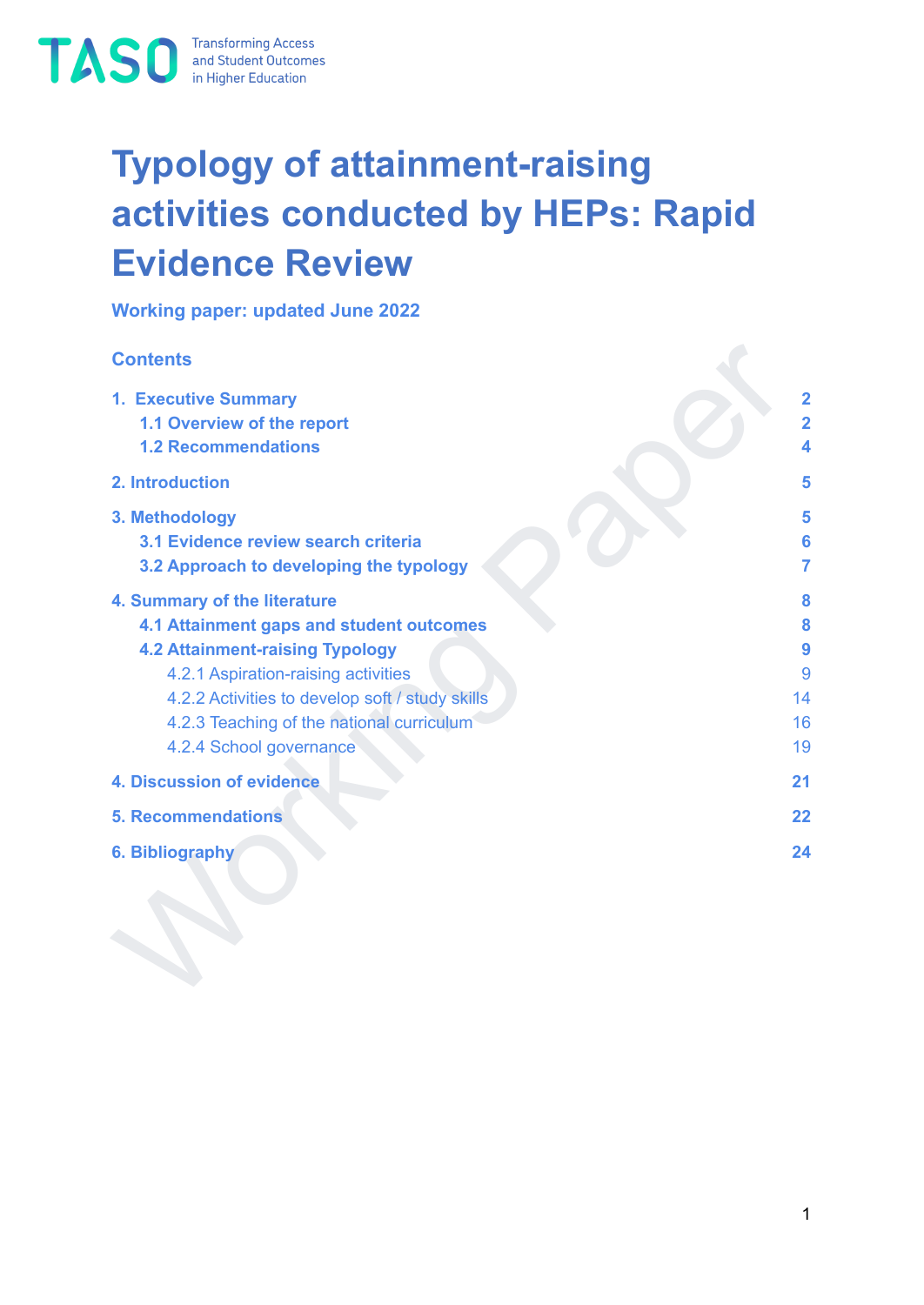

1

## <span id="page-1-0"></span>1. Executive Summary

## <span id="page-1-1"></span>1.1 Overview of the report

Following the Office for Students' (OfS) recent call for universities and other Higher Education Providers (HEPs) to do more to raise the academic attainment of school students through widening participation (WP) activities,<sup>1</sup> this report provides a review of the relevant literature and sets out a typology of different interventions, assessing the strength and limitations of the evidence base. It is intended to help the sector understand:

- What interventions HEPs are currently delivering to support improvements in attainment for school-aged students (both primary and secondary);
- The extent to which these interventions have been evaluated and the quality of this evaluation;
- How TASO and the HE sector could enhance the evidence-base in future to help reduce attainment gaps.

| $\bullet$<br>$\bullet$<br>evaluation;<br>$\bullet$<br>reduce attainment gaps.<br>review. |                                                                                                                                                                              | What interventions HEPs are currently delivering to support improvements in<br>attainment for school-aged students (both primary and secondary);<br>The extent to which these interventions have been evaluated and the quality of this<br>How TASO and the HE sector could enhance the evidence-base in future to help<br>Table 1 below draws on Anthony's (2019) research to develop a typology of<br>attainment-raising activities and summarise the emerging findings from this rapid evidence<br>Table 1. Typology of attainment-raising activities and summary of the existing evidence. |                                                                                                                                                                                                                                                                 |
|------------------------------------------------------------------------------------------|------------------------------------------------------------------------------------------------------------------------------------------------------------------------------|------------------------------------------------------------------------------------------------------------------------------------------------------------------------------------------------------------------------------------------------------------------------------------------------------------------------------------------------------------------------------------------------------------------------------------------------------------------------------------------------------------------------------------------------------------------------------------------------|-----------------------------------------------------------------------------------------------------------------------------------------------------------------------------------------------------------------------------------------------------------------|
| <b>Type of</b><br>intervention                                                           | <b>What do</b><br><b>interventions</b><br>involve?                                                                                                                           | How do they work?                                                                                                                                                                                                                                                                                                                                                                                                                                                                                                                                                                              | Are they<br>effective?                                                                                                                                                                                                                                          |
| Aspiration-raising<br>activities                                                         | Common activities<br>include open days,<br>campus visits,<br>subject tasters, and<br>pastoral mentoring.<br>Interventions tend to<br>be combined in a<br>package (black box) | Activities tend to<br>focus on developing<br>knowledge of HE;<br>awareness of degree<br>subjects; and building<br>confidence.<br>Attainment is<br>considered a<br>by-product of raising<br>aspirations.                                                                                                                                                                                                                                                                                                                                                                                        | Research has not<br>established a clear<br>causal link between<br>aspirations and<br>attainment.<br>Young people from<br>disadvantaged<br>backgrounds have<br>higher aspiration<br>levels than HE<br>participation and<br>expectations of<br>progression to HE. |
| Activities to develop<br>study / soft skills                                             | Practical activities or<br>support - often<br>delivered in a group<br>format - designed to                                                                                   | Activities focus on<br>improving study skills<br>- such as reading,<br>critical thinking,                                                                                                                                                                                                                                                                                                                                                                                                                                                                                                      | The outcomes that<br>interventions aim to<br>improve are<br>extremely varied.                                                                                                                                                                                   |

#### <span id="page-1-2"></span>*Table 1. Typology of attainment-raising activities and summary of the existing evidence.*

[https://www.officeforstudents.org.uk/news-blog-and-events/press-and-media/universities-should-put-shoulder-to-the-wheel-to-h](https://www.officeforstudents.org.uk/news-blog-and-events/press-and-media/universities-should-put-shoulder-to-the-wheel-to-help-improve-school-attainment/) [elp-improve-school-attainment/](https://www.officeforstudents.org.uk/news-blog-and-events/press-and-media/universities-should-put-shoulder-to-the-wheel-to-help-improve-school-attainment/)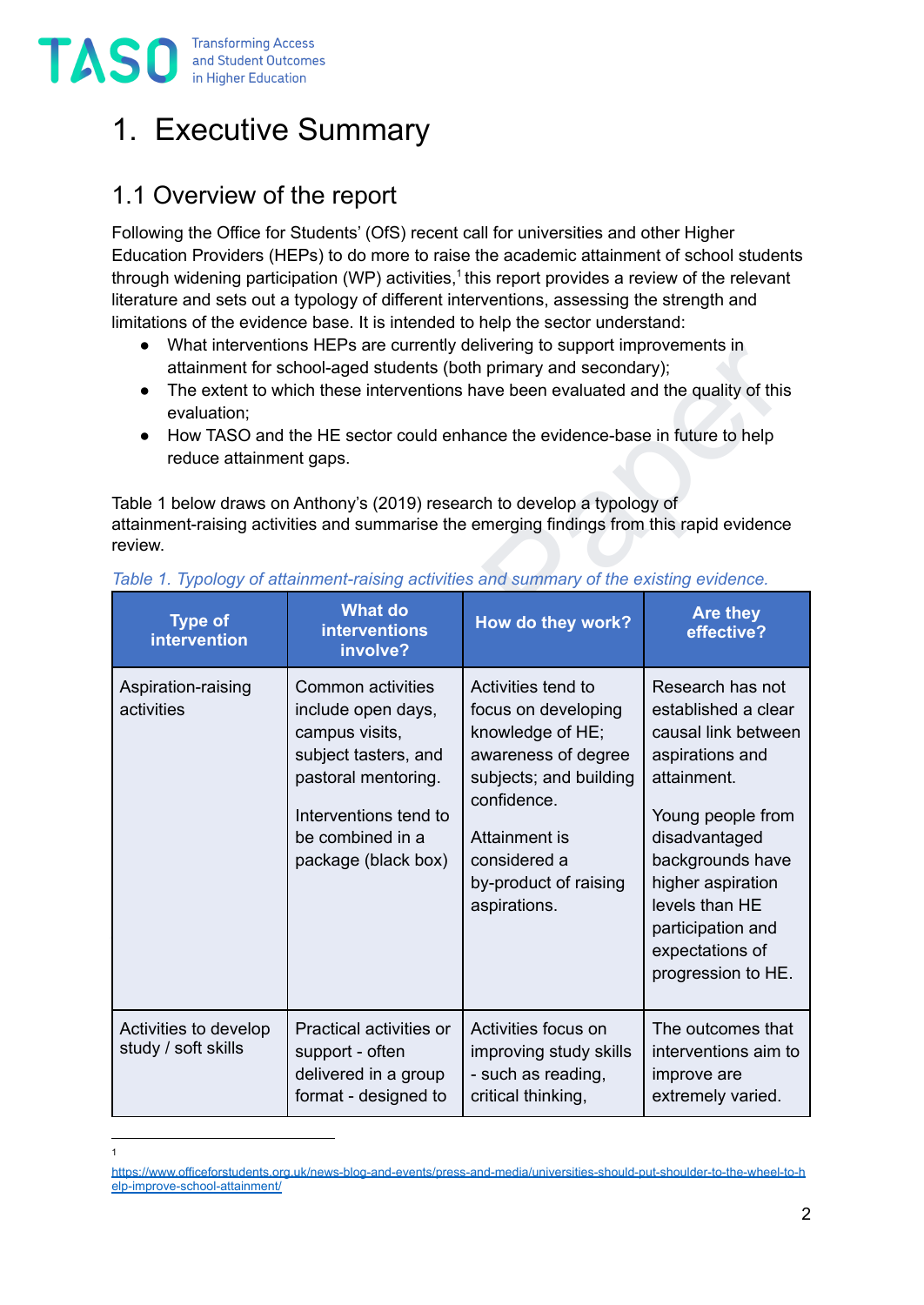

|                                        | enhance attitudes<br>and technique to<br>improve learning.                                                                                   | essay writing,<br>metacognitive<br>strategies - or<br>attitudes to learning,<br>to equip and motivate<br>students to achieve<br>higher attainment. | As a result, the<br>impact on pupil<br>attainment has not<br>been systematically<br>evaluated.<br>Interventions are<br>often delivered in<br>combination, so the<br>specific relationship<br>to attainment is<br>difficult to isolate.                                                                                                                                  |
|----------------------------------------|----------------------------------------------------------------------------------------------------------------------------------------------|----------------------------------------------------------------------------------------------------------------------------------------------------|-------------------------------------------------------------------------------------------------------------------------------------------------------------------------------------------------------------------------------------------------------------------------------------------------------------------------------------------------------------------------|
| Teaching of the<br>national curriculum | Academic tutoring,<br>revision or booster<br>classes, and project<br>work.                                                                   | The focus is on<br>raising attainment<br>through teaching of<br>the national<br>curriculum.                                                        | International<br>literature points<br>towards a strong<br>link between<br>academic tutoring<br>and attainment.<br>Tutoring can be<br>most effective<br>when:<br>Targeted at<br>disadvantaged<br>students<br>Delivered<br>across age<br>groups by<br>university<br>students<br>Programmes<br>foster<br>collaborative<br>relationships<br>between tutors<br>and students. |
| School governance                      | Partnerships<br>between schools<br>and HE providers<br>are typically formed<br>through university<br>sponsorship of<br>schools, professional | The mediating<br>mechanisms between<br>the intervention and<br>attainment-raising as<br>an outcome are not<br>clear. The<br>assumption is that     | Various type 1 and<br>2 studies suggest<br>benefits to HE<br>provider<br>involvement in<br>school governance,<br>sponsored schools,                                                                                                                                                                                                                                     |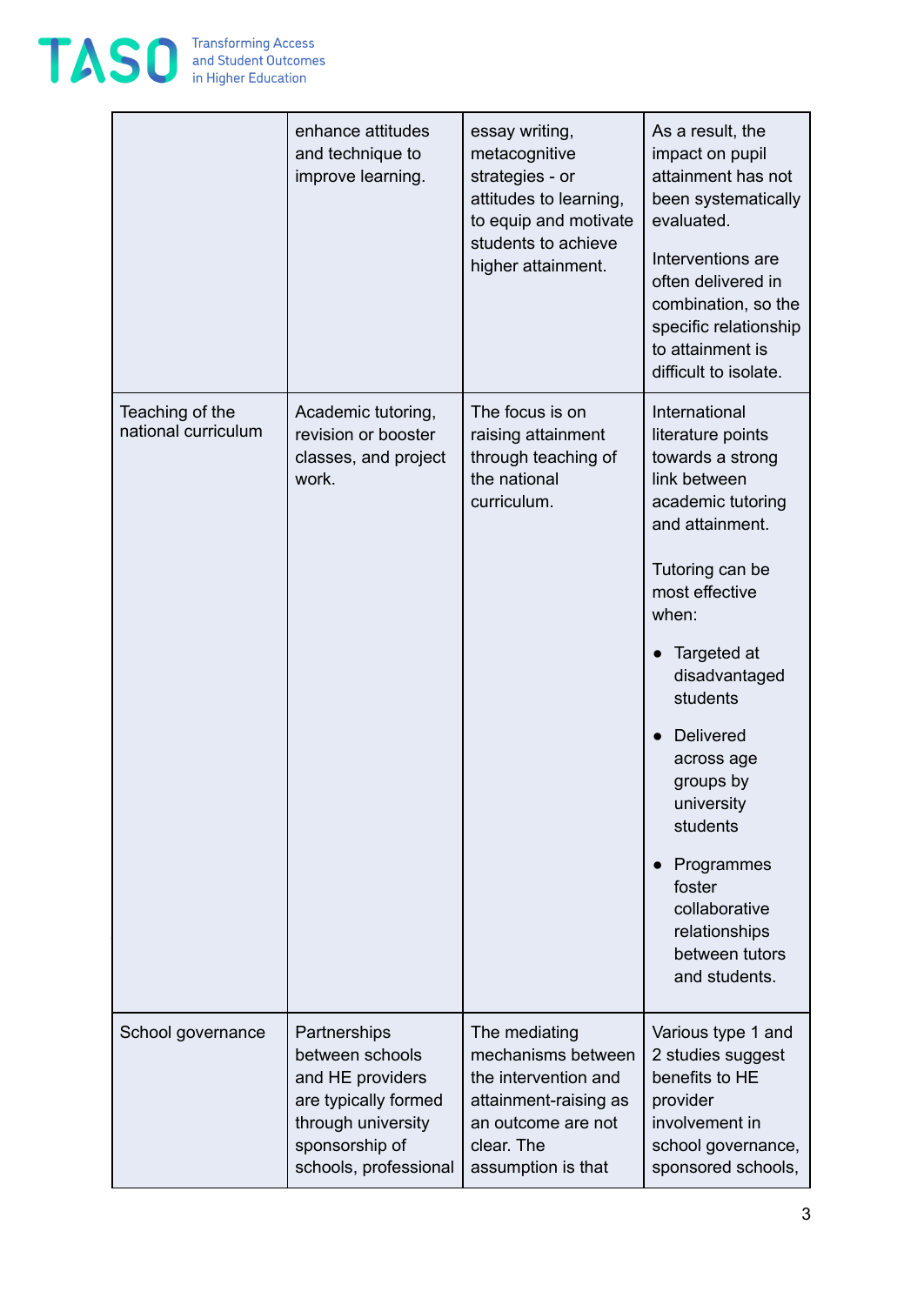

| attainment.<br>attainment.<br>schools. |
|----------------------------------------|
|----------------------------------------|

## <span id="page-3-0"></span>1.2 Recommendations

- **Few interventions currently set out how they are expected to facilitate improvements in attainment.** We therefore recommend that HEPs develop theories of change for any planned attainment-raising activities.
- **Many studies do not demonstrate a causal link between interventions and higher attainment.** There is a clear need for more type 3 research in this area, specifically that which links to attainment data.
- Few interventions currently set out how they are expected to facilitate<br>
improvements in attainment. We therefore recommend that HEPs develop theories<br>
of change for any planned attainment-atising activities.<br>
 Mapy st ● **There is a lack of consistency in the outcome measures used in studies which inhibit cross-study comparisons.** Whilst we advocate for studies to use attainment data to assess impact, we acknowledge that the lag time between an intervention and attainment outcomes poses a challenge. Therefore, we encourage HEPs to measure intermediate outcomes using validated survey scales. TASO is working to develop survey scales which we expect to publish towards the end of 2022 and will encourage HE providers to use.
	- **There should be more collective learning across the HE sector on what works to improve attainment.** TASO views this report as a working document and would encourage HEPs to share examples of previous or current evaluations on attainment-raising activities so that we can collectively build our understanding of what works.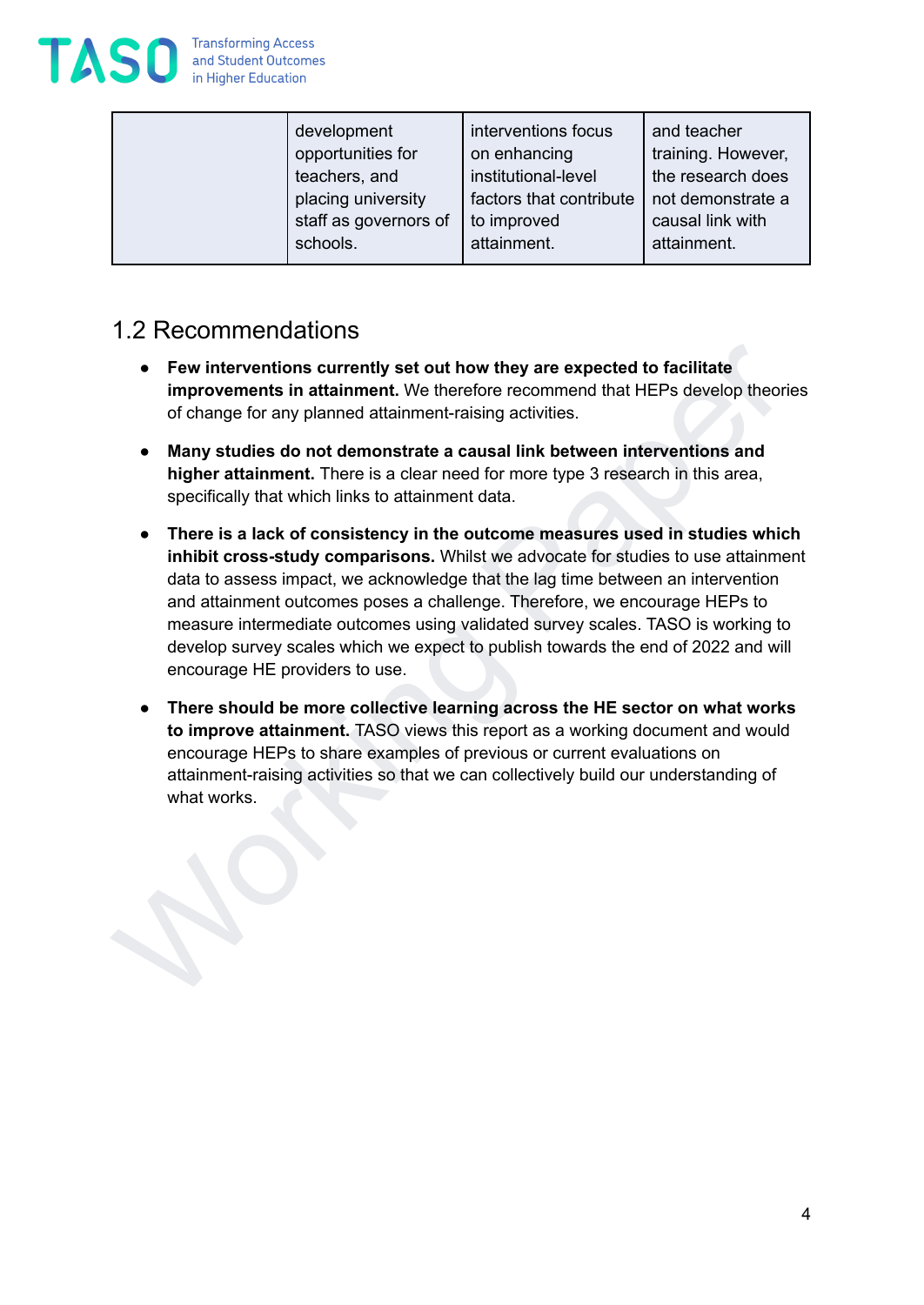**TASC** Iransforming Access<br>in Higher Education

# <span id="page-4-0"></span>2. Introduction

In February 2022 the Office for Students (OfS) called for universities and other Higher Education Providers (HEPs) to do more to raise the academic attainment of school students through widening participation (WP) activities. <sup>2</sup> Evidence shows that academic achievement is the most important predictor of university progression (Crawford, 2014; Crawford *et al.,* 2016). Yet there are persistent equality gaps in GCSE attainment. In the 2020/21 academic year 30% of students eligible for free-school meals (FSM) achieved a grade 5 or above in English or maths GCSE compared to 57% of non-free school meal students.<sup>3</sup> In this context, OfS emphasises the importance of focusing interventions on reducing pre-16 attainment gaps.

This paper provides a review of the literature on interventions and activities carried out by higher education providers (HEPs) to raise the attainment of school-age students. It has been produced by the Centre for Transforming Access and Student Outcomes in Higher Education (TASO). TASO commenced this work in March 2022 - following the OfS announcement - in order to understand:

- What interventions HEPs are currently delivering to support improvements in attainment for school-aged students (both primary and secondary);
- The extent to which these interventions have been evaluated and the quality of this evaluation;
- How TASO and the HE sector could enhance the evidence-base in future to help reduce attainment gaps.

gaps.<br>
This paper provides a review of the literature on interventions and activities carried out by<br>
higher education providers (HEPs) to raise the attainment of school-age students. It has<br>
been produced by the Centre f This report provides a brief outline of the literature (including UK-based and international studies) and sets out a typology of different interventions, assessing the strength and limitations of the evidence base. It is designed to collate what we currently know about what works to improve attainment among school-age students, current gaps in the evidence base (which are fairly substantial), and TASO's recommendations for building the evidence-base going forward. TASO acknowledges that - at the time this report was drafted - there was some uncertainty in the HE sector as to how providers should deliver and evaluate attainment-raising activities. It is important to note that the recommendations in this report are independent from the OfS, although we hope they will inform the future of evaluation in this area.

# <span id="page-4-1"></span>3. Methodology

This was a rapid evidence review, conducted in a relatively short time frame. As a consequence, our survey of the literature is not as comprehensive as a thorough systematic review and there is a possibility we have omitted some relevant studies. Our initial search produced a longlist of 42 pieces of literature. TASO views this as a "working document" and would encourage HEPs who have evaluated or are currently evaluating attainment-raising activities to share findings with us so that we can continue to develop a collective understanding of what works.

 $\overline{2}$ 

[https://www.officeforstudents.org.uk/news-blog-and-events/press-and-media/universities-should-put-shoulder-to-the-wheel-to-h](https://www.officeforstudents.org.uk/news-blog-and-events/press-and-media/universities-should-put-shoulder-to-the-wheel-to-help-improve-school-attainment/) [elp-improve-school-attainment/](https://www.officeforstudents.org.uk/news-blog-and-events/press-and-media/universities-should-put-shoulder-to-the-wheel-to-help-improve-school-attainment/)

<sup>3</sup> <https://explore-education-statistics.service.gov.uk/find-statistics/key-stage-4-performance-revised>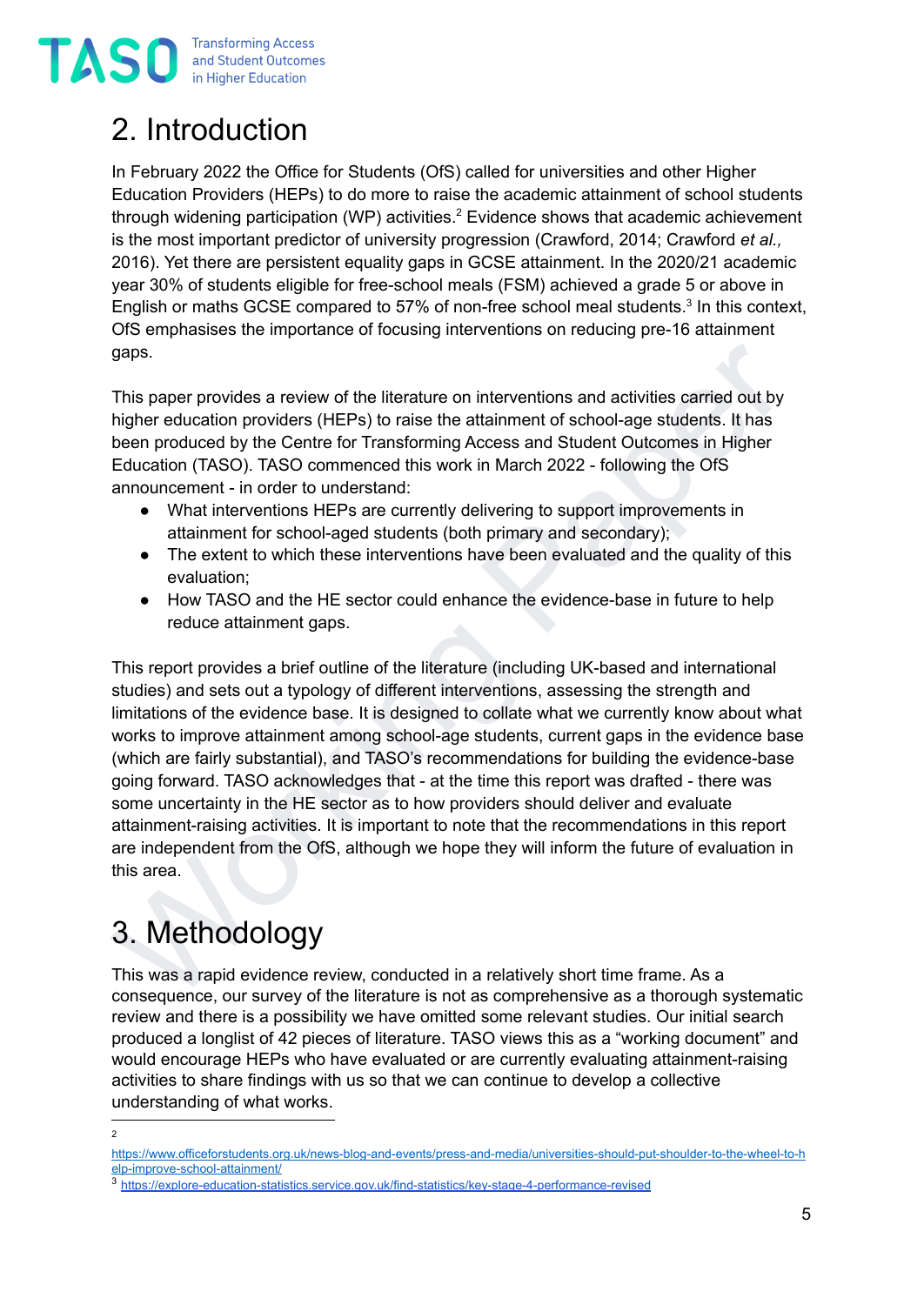

TASO aims to help the sector produce and promote causal evidence ([type](https://taso.org.uk/evidence/toolkit/what-is-causal-evidence/) 3) as this provides us with the best possible understanding of which activities and approaches drive better student outcomes. We have applied the OfS standards of evidence (see Table 2) to the literature identified in this review, classifying studies as narrative, empirical enquiry or causal to demonstrate the relative weight to place on findings.

| <b>Type</b>                                                                                                                                                                                                                                                                                                                                                                                                                                                                                                                                                                                           | <b>Description</b>                                                                                                                                                                    | <b>Evidence</b>                                                                                                                                                                                                   | <b>Claims</b>                                                                                                         |  |  |
|-------------------------------------------------------------------------------------------------------------------------------------------------------------------------------------------------------------------------------------------------------------------------------------------------------------------------------------------------------------------------------------------------------------------------------------------------------------------------------------------------------------------------------------------------------------------------------------------------------|---------------------------------------------------------------------------------------------------------------------------------------------------------------------------------------|-------------------------------------------------------------------------------------------------------------------------------------------------------------------------------------------------------------------|-----------------------------------------------------------------------------------------------------------------------|--|--|
| Type 1:<br>narrative                                                                                                                                                                                                                                                                                                                                                                                                                                                                                                                                                                                  | The study provides a<br>narrative or a coherent<br>theory of change to<br>motivate its selection of<br>activities in the context<br>of a coherent strategy                            | Evidence of impact<br>elsewhere and/or in the<br>research literature on<br>attainment-raising<br>interventions                                                                                                    | Coherent explanation of<br>what is done and why<br>Claims are<br>research-based                                       |  |  |
| Type 2:<br>empirical<br>enquiry                                                                                                                                                                                                                                                                                                                                                                                                                                                                                                                                                                       | The study collects data<br>on impact and reports<br>evidence that those<br>receiving an<br>intervention have better<br>outcomes but does not<br>establish any direct<br>causal effect | Quantitative and/or<br>qualitative evidence of<br>a pre-/post-intervention<br>change, or a difference<br>compared with what<br>might otherwise have<br>happened                                                   | Can demonstrate that<br>interventions are<br>associated with positive<br>results                                      |  |  |
| Type 3:<br>causal                                                                                                                                                                                                                                                                                                                                                                                                                                                                                                                                                                                     | The study methodology<br>provides evidence of a<br>causal effect of an<br>intervention                                                                                                | Quantitative and/or<br>qualitative evidence of<br>a pre-/post-treatment<br>impact on participants<br>relative to an<br>appropriate control or<br>comparison group who<br>did not take part in the<br>intervention | Can demonstrate that<br>the intervention causes<br>improvement using an<br>appropriate control or<br>comparison group |  |  |
| 3.1 Evidence review search criteria                                                                                                                                                                                                                                                                                                                                                                                                                                                                                                                                                                   |                                                                                                                                                                                       |                                                                                                                                                                                                                   |                                                                                                                       |  |  |
| The purpose of the evidence review was to identify studies where HEP's are directly<br>involved in raising the academic attainment of school students. However, as there is<br>relatively limited literature in this area, in some cases - where there is a clear link to the type<br>of activities delivered by HEPs - we draw inferences from a wider evidence base e.g., of<br>activities that are led by schools rather than HEPs themselves. Where this is the case it is<br>clearly specified.<br>The search was conducted firstly through Google to identify relevant grey literature and then |                                                                                                                                                                                       |                                                                                                                                                                                                                   |                                                                                                                       |  |  |
|                                                                                                                                                                                                                                                                                                                                                                                                                                                                                                                                                                                                       |                                                                                                                                                                                       |                                                                                                                                                                                                                   |                                                                                                                       |  |  |

#### *Table 2. OfS standards of evidence*

### <span id="page-5-0"></span>3.1 Evidence review search criteria

The search was conducted firstly through Google to identify relevant grey literature and then through Google Scholar and ERIC using targeted search terms. Search terms were developed in advance to focus characteristics of interest in terms of population, interventions, outcomes, study design and time frame. These included: 'raising/increasing attainment'; 'school student achievement'; 'university outreach/interventions'; 'school-university partnerships'; 'widening participation/access'; and 'social mobility'.

The criteria for this review included no limit for date of publication, but more recent publications from 2010 onwards were prioritised for relevance. International literature from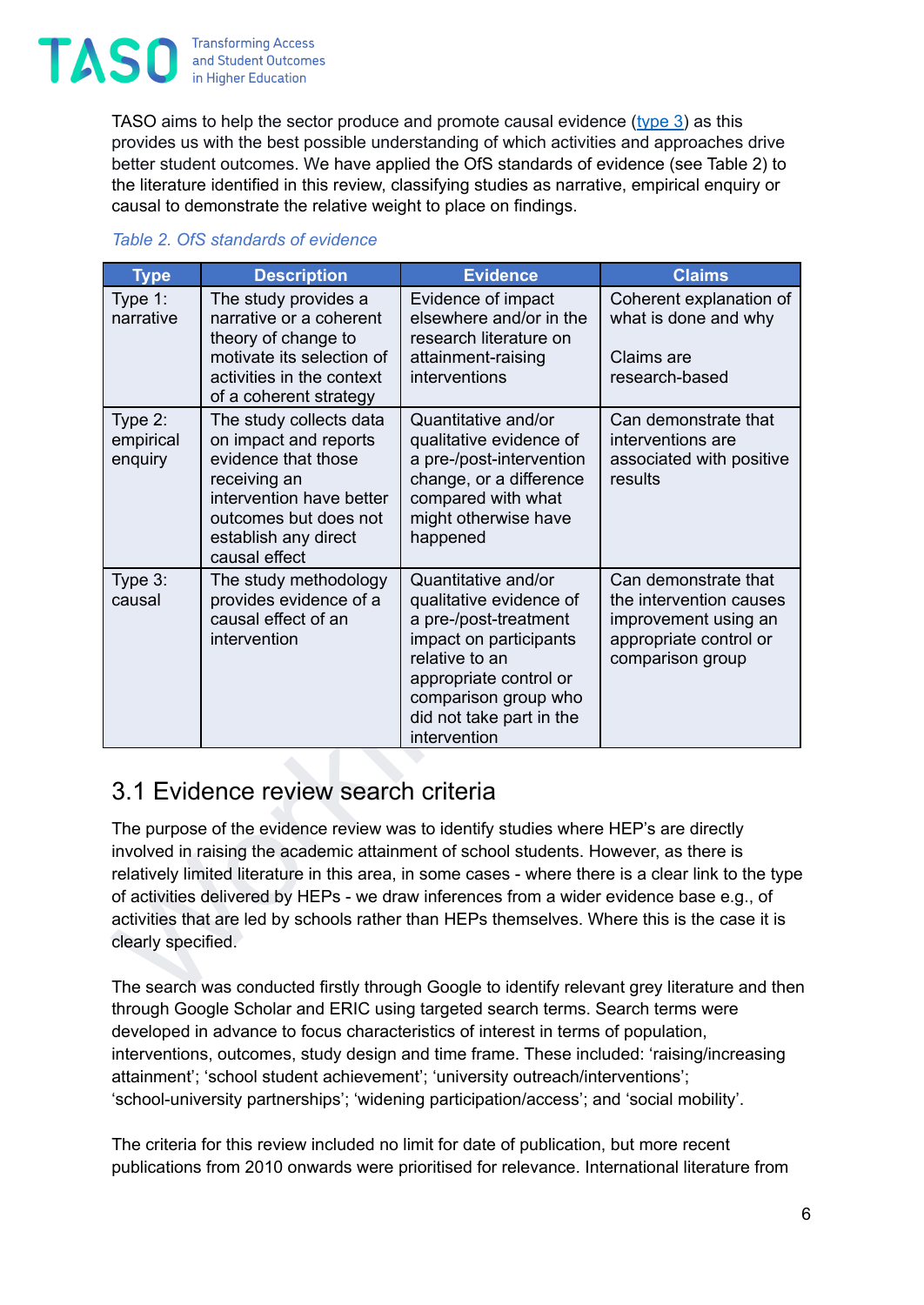

the US and Europe is included in this review, but more relevant UK-based studies are prioritised. Furthermore, the review includes meta-analyses, peer-reviewed articles, as well as grey literature from reputable sources. The review includes a range of interventions, including programmes that combine multiple activities. It also includes activities targeted at both primary and secondary school students.

After the sources were identified they were categorised according to: the year of publication; type of evidence; provenance; methodology; study aim; type of intervention; and strength of evidence. This allowed us to identify any trends across evidence sources, such as type of research, methodology used, research findings, and to identify any evidence gaps. Studies were then categorised to form a typology of different activities/interventions that are delivered by HEPs and thought to raise the attainment of school aged students.

### <span id="page-6-0"></span>3.2 Approach to developing the typology

Our typology draws on Anthony's (2019) analysis of the 2018/19 access agreements provided by HEPs to the Office for Fair Access (OFFA) which found 11 categories of attainment-raising outreach interventions (see Figure 1).



*Figure 1. Percentage of references to attainment-raising activities delivered by non-specialist HEPs in 2019 Access Agreements*

These activities were further categorised into four types, which include:

- 1. Activities focused on raising attainment as a byproduct of aspirations being raised;
- 2. Attainment-raising through development of soft skills;
- 3. Attainment-raising through teaching of the national curriculum;
- 4. Attainment-raising through school governance.

As the evidence that emerged from our rapid review of the literature aligned with these criteria, in this report we embed the literature from our search within the same categories. Figure 2 below illustrates the quality of the evidence base in each category, according to the OfS standards of evidence.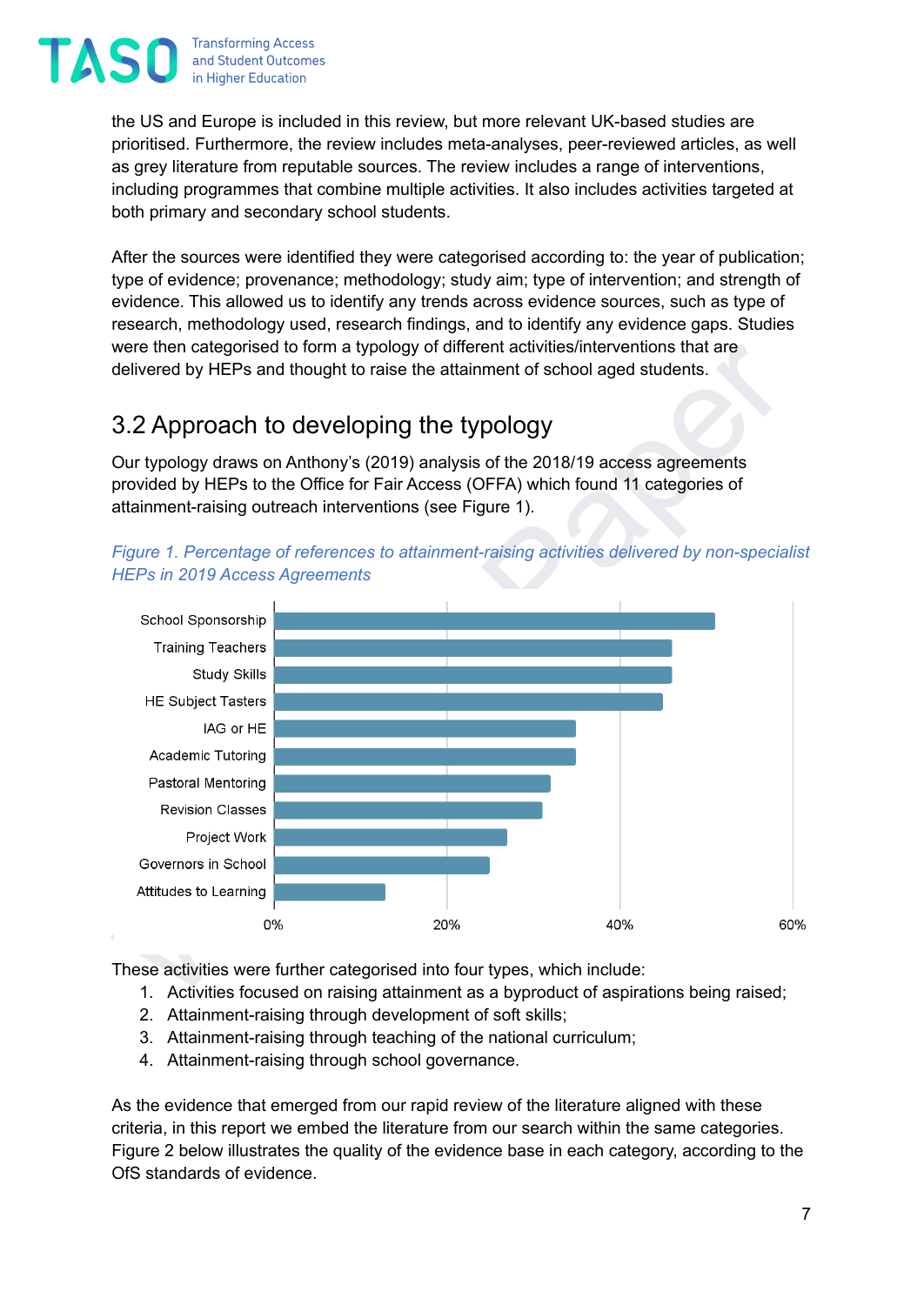



#### *Figure 2. Standard of evidence for each category of intervention*

#### *Table 3. Strength of evidence for each category of intervention*

| <b>Category</b>                         | <b>Strength of evidence</b> |
|-----------------------------------------|-----------------------------|
| Aspiration-raising activities           | Weak evidence               |
| Activities to develop study/soft skills | <b>Emerging evidence</b>    |
| Teaching of the national curriculum     | Strong evidence             |
| School governance                       | Weak evidence               |

## <span id="page-7-0"></span>4. Summary of the literature

### <span id="page-7-1"></span>4.1 Attainment gaps and student outcomes

The literature demonstrates that a clear divergence in educational outcomes, linked to socio-economic status, emerges in children as young as three and becomes well established before they start school (Goodman et al., 2009), with children living in poverty having significantly lower cognitive test scores (Dickerson and Popli, 2016). These gaps become widest during secondary school and have the biggest impact on Higher Education (HE) progression at age 16, with Key Stage 4 attainment playing a significant role in determining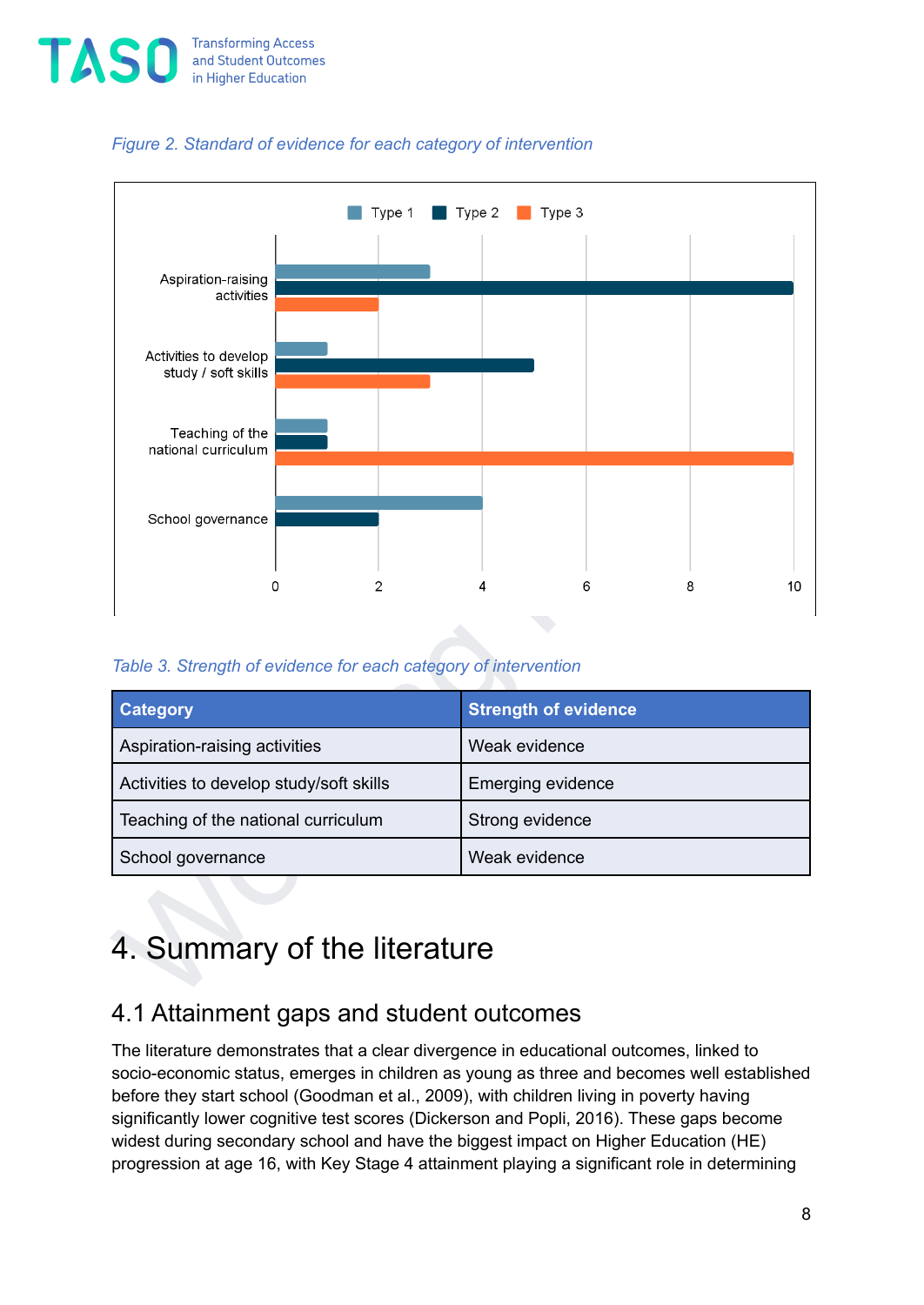

whether pupils progress to HE (Crawford, 2014). Attainment gaps also have negative effects on subsequent entry into professional employment (SMC, 2016).

This evidence suggests that levelling the playing field in terms of GCSE attainment is key to addressing persistent equality gaps in entry to HE. This indicates a role for HE outreach interventions to support improved attainment among disadvantaged students pre-16 to improve representation in HE.

as maths and English, and intermediate measures such as self-reported confidence, For each and Forgion and English and intermediate measures used. However the range of measures used makes it difficult to directly compare f To date, a wide-range of outcome measures have been used to assess the efficacy of attainment-raising activities. These include GCSE grades, attainment in core subjects such as maths and English, and intermediate measures such as self-reported confidence. For each study included in the typology we indicate the outcome measures used. However the range of measures used makes it difficult to directly compare findings across studies. There also remains a question as to whether HE providers should focus on supporting students who are closer to achieving certain grades or reaching the most disadvantaged (possibly at an earlier stage) in order to have the most impact on improving equality in HE, or because the most disadvantaged are the most urgent priority.

## <span id="page-8-0"></span>4.2 Attainment-raising Typology

#### <span id="page-8-1"></span>4.2.1 Aspiration-raising activities

Most of the evaluation from the UK focuses on activities that seek to raise aspirations, with increased attainment may as a possible byproduct, i.e. students are motivated to do well academically because they feel they can access and succeed in HE.

Interventions that fall within this category typically include: open days, campus visits, summer schools, subject tasters, and pastoral mentoring. These activities generally aim to develop students' knowledge of HE; students' awareness of the subjects taught in HE and to build the confidence that they will succeed once there. They are commonly combined in a package (black box) for example in multi-intervention outreach and mentoring (MIOM) programmes.

In their 2018/19 access agreements, 35% of non-specialist HEPs referenced information, advice and guidance (IAG) or awareness raising, 45% referenced HE subject tasters, and 32% referenced pastoral mentoring, linking each of these activities to raising the attainment of participants (Anthony, 2019).

#### **Strength of evidence**

The strength of evidence for aspiration-raising activities is ['weak'](https://taso.org.uk/evidence/evidence-standards/#:~:text=The%20TASO%20evidence%20strength%20rating,the%20OfS%20standards%20of%20evidence.). Overall, while outreach activities aimed at raising attainment as a byproduct of aspirations are frequently delivered by HEPs (Anthony, 2019), there is no evidence demonstrating a causal link between these interventions and increased attainment among school students (Cummings *et al.,* 2012; Gorard *et al.,* 2012).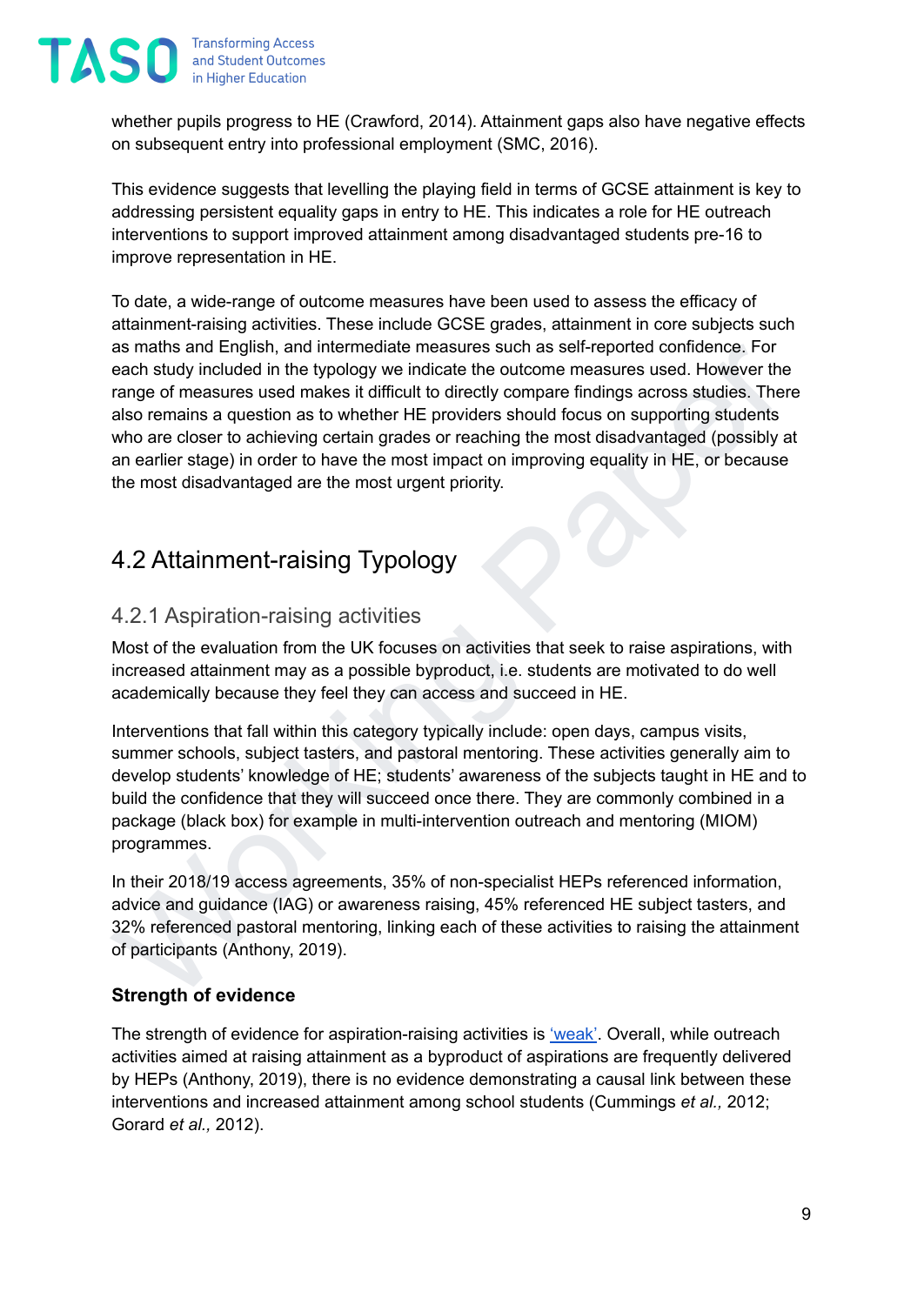**Transforming Access TASO** and Student Outcomes in Higher Education

> Empirical studies have found that young people's aspirations for HE are high, regardless of background (Baker *et al.,* 2014), and that young people from disadvantaged backgrounds have higher aspiration levels than their actual HE participation and their expectations of progression to HE (Boxer *et al.,* 2011). Raising expectations may be more impactful than aspirations. For example, in two randomised studies, Destin and Oyserman (2009) found that students who were informed in-detail about need-based financial aid for HE reported higher expected grades than those who were instead reminded about the high cost of tuition. School-based initiatives designed to make academic goals more feasible may therefore be more effective for raising attainment than activities designed to raise aspirations (Boxer *et al.,* 2011). Although this idea needs further testing.

> Some studies have reported positive effects of using student ambassadors to provide<br>information, guidance and support to school pupils (Passy and Morris 2010, Ireland et al.,<br>2006), with university students acting as "ole Some studies have reported positive effects of using student ambassadors to provide information, guidance and support to school pupils (Passy and Morris 2010, Ireland *et al.,* 2006), with university students acting as 'role models' (Sanders and Higham, 2012) and providing valuable information to school students (Gartland, 2013). Particularly when student ambassadors work as subject experts alongside pupils in a collaborative relationship, outreach can "challenge pupils' gendered, raced, and classed trajectories" within the subject (Gartland, 2012 p1). However, Gartland (2013) also cautions that the primary aim of student ambassador outreach is often to promote and market their own institutions and courses rather than to widen participation or raise attainment.

There is some evidence of improvements in attainment for summer schools and mentoring programmes that provide information and guidance to students (Hoare and Mann, 2011; Passy and Morris, 2010), as well as other types of support, but these studies have primarily looked at 'soft' outcomes, such as aspirations and confidence, rather than actual attainment.

In the UK, past and current initiatives that fall within this category include Aimhigher (Chilosi et al., 2010; Doyle and Griffin, 2012), Upward Bound (Luebsen, 2020) and Uni Connect (Patel and Bowes, 2021). Although the evaluation of these programmes often cover multiple interventions together, which makes it difficult to isolate the effectiveness of specific interventions, there is some evidence of their positive impact on attainment.

Aimhigher, ran between 2004-11 and included activities such as career fairs, HE evenings, campus tours and HE subject tasters. The programme focused on 'increasing the number of young people who have the abilities and aspirations to benefit from HE' (HEFCE, 2004). Although Aimhigher was criticised for its lack of evaluation (Gorard *et al.,* 2006), there is some research that suggests that it had a positive effect on student attainment. Chilosi *et al.* (2010) conducted a multiple regression analysis using data from Aimhigher partnerships and found that the programme was positively associated with higher GCSE attainment and HE progression. The analysis estimates that participating in Aimhigher is associated with a 3.8 percentage point increase in the likelihood of achieving 5 A\*-C GCSE grades. A review study conducted by Doyle and Griffin (2012) notes that other studies have also found positive correlations between Aimhigher participation and pupil attainment, although a causal relationship has not been established.

A study of the Upward Bound (UB) programme delivered by London Metropolitan University also found positive effects on attainment (Luebsen, 2020). UB is originally a US-government initiative that started in the 1960s. It was first delivered in the UK by London Metropolitan in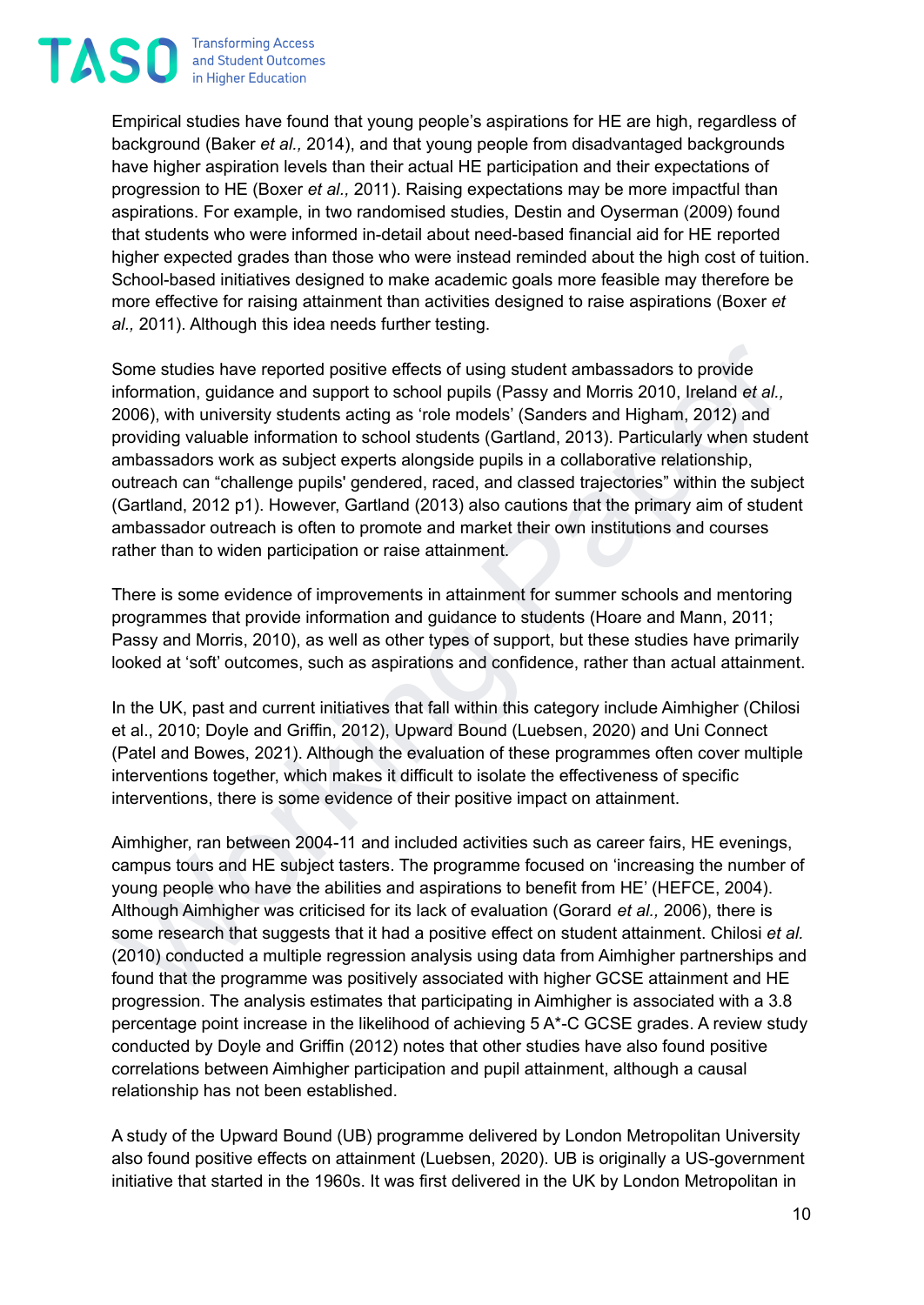**Transforming Access TAS0** and Student Outcomes in Higher Education

> 2006 to raise the attainment and opportunities of disadvantaged students in Islington, London. The programme is led by student ambassadors, normally undergraduate students. It consists of a series of 29 face-to-face sessions run on Saturday morning at London Metropolitan University, as well as a residential trip in the summer term. The programme aims at providing an alternative learning environment to address the academic, social and cultural needs of the cohort. Evaluation of the programme involves a mixed methods methodology, combining qualitative data that includes questionnaires, case studies and interviews with quantitative data, comparing the GCSE results of participants with their peers at Islington schools. The analysis used 'Progress 8' scores, a measure that tracks pupils' academic progress throughout secondary school, and found that UB participants had higher Progress 8 scores than their peers in Islington. The qualitative data, such as interviews and questionnaires, also suggests that the programme was beneficial in terms of raising attainment.

> Uni Connect involves 29 partnerships between universities, colleges and other local partners, focusing on local areas where HE progression is lower than average. The programme is currently in its third phase and will run till 2025. Although Uni Connect is primarily directed at increasing aspirations towards HE, some of the evaluation of interventions include attainment. An evaluation of Uni Connect reports the results of an empirical study that demonstrates a positive correlation between the summer schools and residential programmes and improvements in maths and English attainment as compared to predicted grades (Patel and Bowes, 2021).

Progress 8 scores than their peers in Islington. The qualitative data, such as interviews and<br>questionnaires, also suggests that the programme was beneficial in terms of raising<br>attainment.<br>Uni Connect involves 29 partners The evaluation also found that different interventions were better at supporting different outcomes: workshops and masterclasses are effective for developing study skills and confidence; mentoring and summer schools support the development of self-efficacy and interpersonal skills; and campus visits raise awareness and knowledge of HE (Patel and Bowes, 2021). Although the evidence does not indicate how these intermediate outcomes shape attainment and which are most important. The most recent Uni Connect evaluation report (Harding and Bowes, 2022) suggests that activities including multi-intervention programmes, subject masterclasses / workshops and online mentoring all demonstrate positive associations with pupil attainment, although these studies are mostly classified as empirical, and so do not demonstrate causality.

A quasi-experimental study (Burgess *et al.,* 2021) of the Uni Connect multi-intervention programme found that greater engagement with the programme was associated with a higher likelihood of HE progression. However, the study did not look at attainment-raising specifically and does not demonstrate causality, as the participants' engagement with the programme was not random but determined by a combination of the learners' and schools' choices.

#### **Summary**

Overall, evaluations of black-box aspiration-raising interventions suggest positive outcomes for pupil attainment. However, the bulk of the evidence is type 1 and type 2 and the design and focus of the programmes vary, with attainment being just one of the outcomes that the interventions target. Uni Connect is the only programme that has evaluated different activities separately, but this evaluation did not focus primarily on pupil attainment. TASO is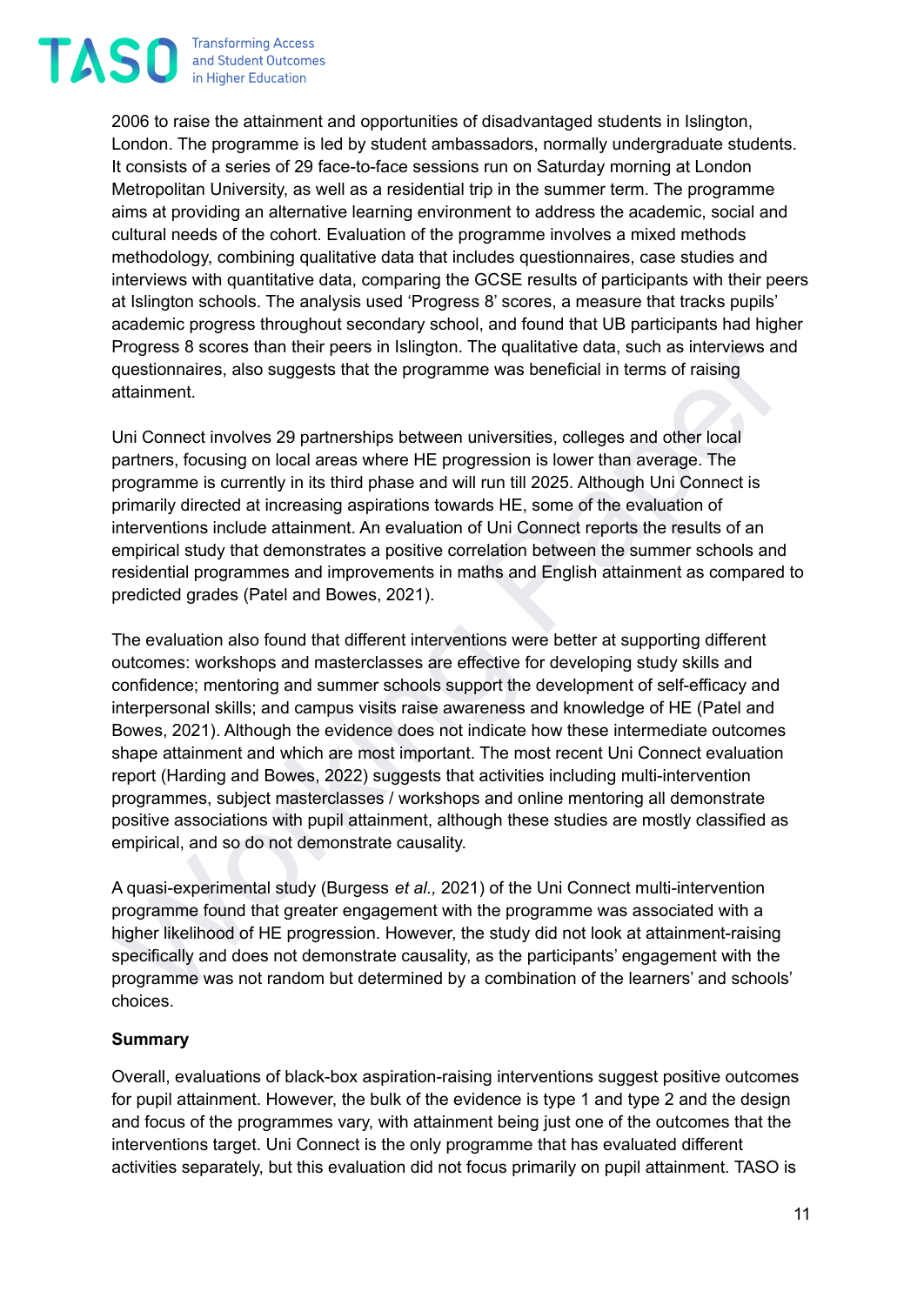

currently delivering 2 randomised controlled trials (RCTs) of summer schools (spanning 2021/22). In 2023/24 we will report on whether these trials demonstrate a causal link between summer schools and increased attainment.

| <b>Reference</b>             | <b>Type of evidence</b> | <b>Methodology</b>                                            | <b>Outcome</b><br>measures                                                                                                                  |
|------------------------------|-------------------------|---------------------------------------------------------------|---------------------------------------------------------------------------------------------------------------------------------------------|
| Anthony, 2019                | Causal                  | Mixed-methods<br>(including<br>quasi-experimental<br>designs) | Attainment-raising                                                                                                                          |
| Baker et al., 2014           | Empirical               | Regression analysis                                           | Aspirations                                                                                                                                 |
| Boxer et al., 2011           | Empirical               | Regression analysis                                           | Educational<br>aspirations and<br>expectations                                                                                              |
| Burgess et al., 2021         | Empirical               | Regression analysis                                           | <b>UCAS</b> acceptance                                                                                                                      |
| Chilosi et al., 2010         | Empirical               | Regression analysis                                           | Reading outcomes<br>(acquisition,<br>comprehension),                                                                                        |
| Cummings et al.,<br>2012     | Narrative               | Evidence review                                               | <b>Attitudes</b><br>(educational<br>aspirations, locus of<br>control, valuing of<br>school)                                                 |
| Destin and<br>Oyserman, 2009 | Causal                  | <b>RCTs</b>                                                   | Academic<br>aspirations and<br>planned academic<br>effort                                                                                   |
| Doyle and Griffin.,<br>2012  | Empirical               | Evidence review                                               | Application rates to<br>HE, awareness of<br>HE, aspirations,<br>confidence,<br>academic<br>attainment,<br>application rates to<br><b>HE</b> |
| Gartland, 2013               | <b>Narrative</b>        | Case study                                                    | Interest in STEM,<br>aspirations,<br>enrollment into HE<br>and specific<br>institutions                                                     |
| Harding and Bowes,<br>2022   | Empirical               | Evidence review                                               | Intentions/likelihood<br>to apply to HE,<br>knowledge of                                                                                    |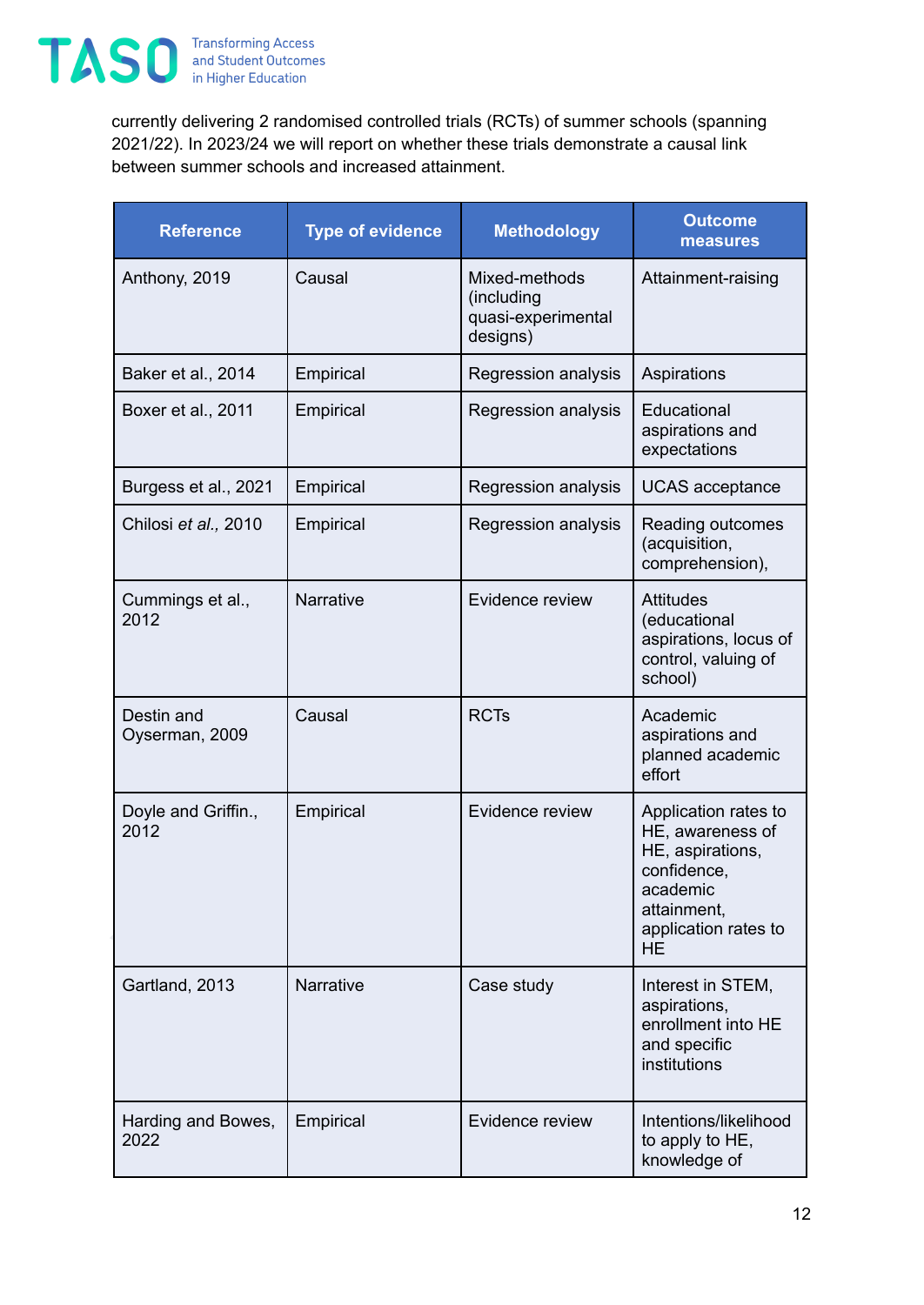

|                             |                  |                   | HE, confidence,<br>motivation and<br>resilience                                                                                                                                                                                                                                                                 |
|-----------------------------|------------------|-------------------|-----------------------------------------------------------------------------------------------------------------------------------------------------------------------------------------------------------------------------------------------------------------------------------------------------------------|
| Hoare and Mann,<br>2011     | Empirical        | Case study        | UCAS applications,<br>HE registration                                                                                                                                                                                                                                                                           |
| Ireland et al., 2006        | Empirical        | Evidence review   | Attainment at Key<br>Stage 5, young<br>people's attitudes<br>towards HE.<br>destinations after<br>18, aspirations to<br>progress into HE,<br>satisfaction with<br>their destinations,<br>financial awareness                                                                                                    |
| Luebsen, 2020               | Empirical        | Report            | <b>GCSE</b> attainment,<br>academic<br>performance,<br>feedback from<br>participants and<br>school staff<br>members, personal,<br>behavioural<br>changes and<br>accomplishments                                                                                                                                 |
| Passy and Morris,<br>2010   | <b>Narrative</b> | Evidence review   | <b>HE</b><br>aspiration/awarenes<br>s raising: widening<br>participation in HE                                                                                                                                                                                                                                  |
| Patel and Bowes,<br>2021    | Empirical        | Evidence review   | Increased<br>knowledge of HE,<br>increased<br>confidence revent to<br>HE decisions,<br>improvements in<br>interpersonal skills<br>and study skills,<br>intentions/likelihood<br>of applying to HE<br>aged 18 or 19,<br>increase in number<br>of UC target<br>learners who apply<br>toHE/accept a place<br>in HE |
| Sanders and<br>Higham, 2012 | Narrative        | Literature review | Retention, success                                                                                                                                                                                                                                                                                              |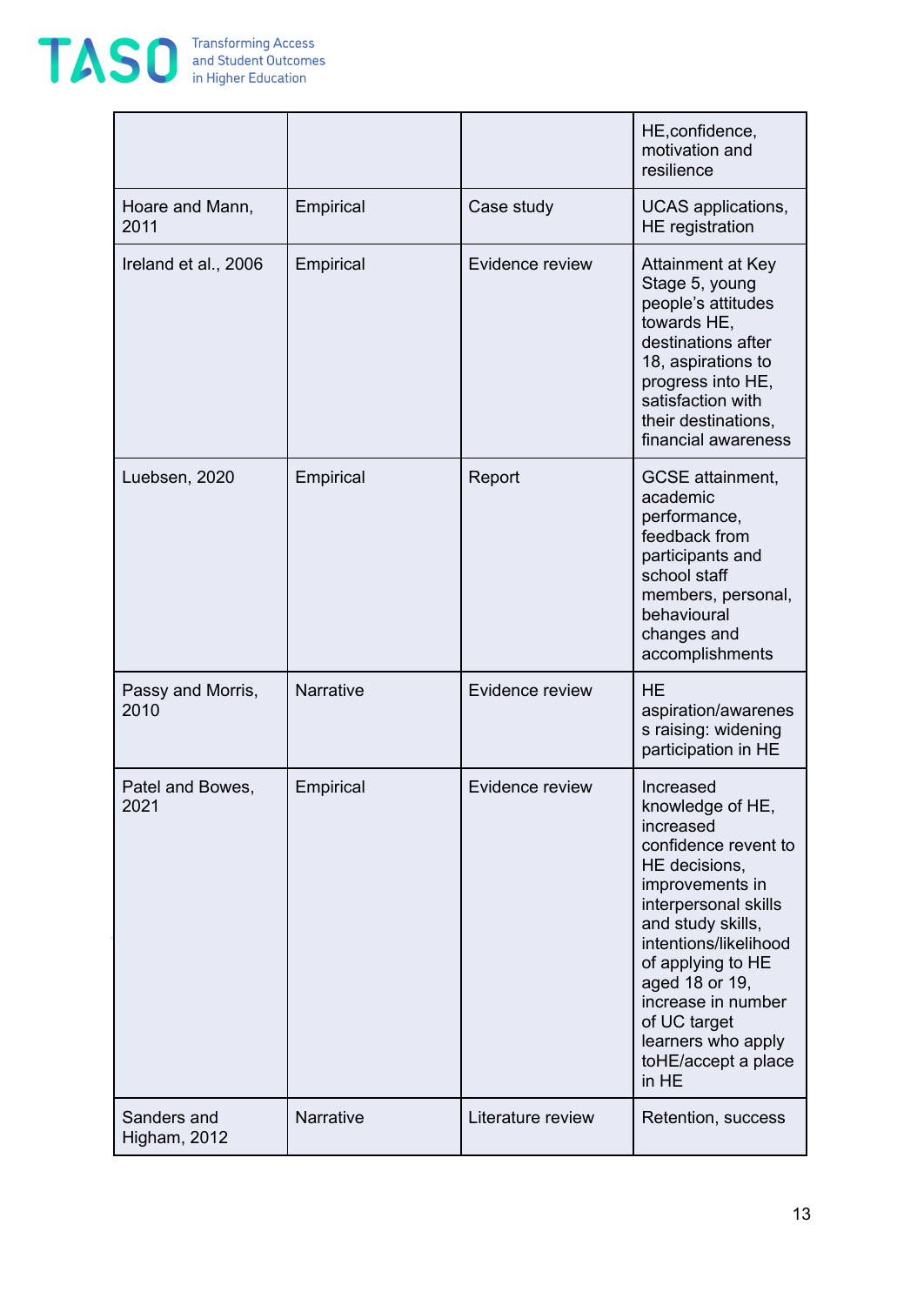

### <span id="page-13-0"></span>4.2.2 Activities to develop soft / study skills

These interventions focus on raising attainment by helping students to develop skills needed to succeed in education, such as study skills, critical thinking, essay writing and metacognitive skills. Activities are designed to help students improve how they approach and / or think about learning, equipping and / or motivating them to achieve higher levels of attainment.

The Education Endowment Foundation promotes the use of interventions that focus on 'attitudes to learning' to improve the attainment of low-income pupils (EEF, 2018). However, only 13% of non-specialist HEPs referenced 'attitudes to learning' as part of their outreach, while 46% referenced 'study skills', i.e. how students approach learning rather than how they think about it (Anthony, 2019).

#### **Strength of evidence**

while 46% referenced 'study skills', i.e. how students approach learning rather than how they<br>think about it (Anthony, 2019).<br> **Strength of evidence** for activities to develop soft/study skills is '<u>emercin</u>g'. There is<br> The strength of evidence for activities to develop soft/study skills is 'emerging'. There is evidence that metacognitive learning strategies, which aim to improve the way students approach and think about studying, and more general study skills interventions contribute significantly to attainment. For example, Mannion and Mercer (2016) conducted a quasi-experimental study to analyse a whole-school intervention in the UK focused on meta-cognition. They found that this intervention led to a significant closing in the attainment gap between Year 9 Pupil Premium students and their peers compared to a matched control group. Furthermore, an empirical study of US university students using pre-and-post data found that those participating in an intervention aimed at increasing strategic learning,a component of metacognition centred around learning strategies, had higher GPA scores than their peers (Weinstein *et al.,* 2000).

Although not produced by HEPs delivering activities within schools, there is also academic evidence to suggest that interventions focused on raising the identity-based motivations of students can improve academic attainment. Identity-based motivation theory proposes that people interpret situations with whichever identities are on their minds at the time and prefer to act in ways that are consistent with these constructed identities (Oyserman *et al.,* 2007). In an intervention aimed at 13-14-year-old students, teachers raised the identity-based motivations of students through helping them form connections between school and their future success, teaching them to value obstacles and developing strategies to overcome them (Oyserman *et al.,* 2017). Research has also found positive relationships between other soft skills and attainment, such as having a 'growth mindset' (Gutman and Schoon, 2013; Good *et al.,* 2003) and academic self-efficacy (Schneider and Preckel, 2017).

#### **Summary**

The impact of these types of interventions carried out by UK HEPs on pupil attainment has not been systematically evaluated. Interventions in this category focus on the development of a range of different skills which makes comparison difficult. Furthermore, although 'study skills' were referenced by almost half of non-specialist HEPs in their access agreements (Anthony, 2019), they are often combined with other interventions and thus their specific causal relationship to attainment is difficult to isolate.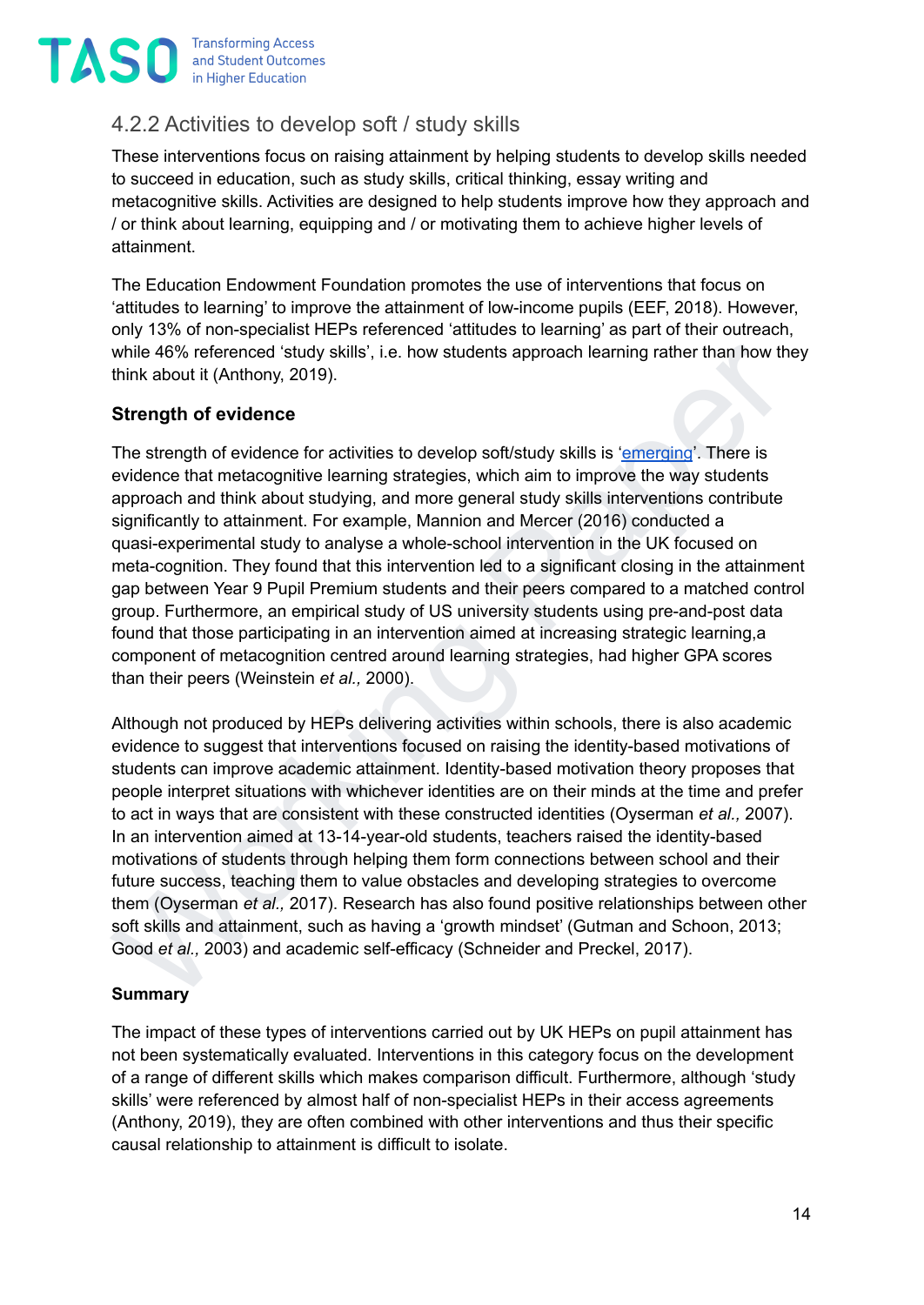

While there is evidence supporting the benefits of interventions that focus on 'attitudes to learning', these are not widely conducted by HEPs despite being promoted as high impact and low cost by the EEF (2018). There may be scope for HEPs to expand their activities in this area, while also isolating these interventions from others for more comprehensive evaluation.

| <b>Reference</b>                          | <b>Type of evidence</b> | <b>Methodology</b>                                         | <b>Outcome</b><br>measures                                                                                                                                           |
|-------------------------------------------|-------------------------|------------------------------------------------------------|----------------------------------------------------------------------------------------------------------------------------------------------------------------------|
| Anthony, 2019                             | Causal                  | Mixed-methods<br>including<br>quasi-experimental<br>design | Attainment-raising                                                                                                                                                   |
| Good et al., 2003                         | Causal                  | <b>RCT</b>                                                 | Standardised test<br>performance                                                                                                                                     |
| Gutman and<br>Schoon, 2013                | Empirical               | Literature review                                          | Academic<br>outcomes, financial<br>stability in<br>adulthood, reduced<br>crime, employment                                                                           |
| <b>Mannion</b> and<br>Mercer, 2016        | Causal                  | Quasi-experimental<br>design                               | Attainment                                                                                                                                                           |
| Oyserman et al.,<br>2007                  | Empirical               | Regression analysis                                        | Health and<br>academic outcomes                                                                                                                                      |
| Oyserman et al.,<br>2017                  | <b>Narrative</b>        | Literature review                                          | Attainment-raising,<br>aspiration                                                                                                                                    |
| Schneider and<br>Preckel, 2017            | Empirical               | Systematic review of<br>meta-analyses                      | Attainment-raising,<br>achievement,<br>self-efficacy, prior<br>achievement and<br>intelligence,<br>conscientiousness,<br>goal-directed use of<br>learning strategies |
| Weinstein et al.,<br>2000                 | Empirical               | Pre-test post-test<br>analysis                             | Self-regulation,<br>academic<br>achievement                                                                                                                          |
| <b>Office for Students</b><br>(OfS), 2022 | Empirical               | Mixed methods                                              | Reading outcomes                                                                                                                                                     |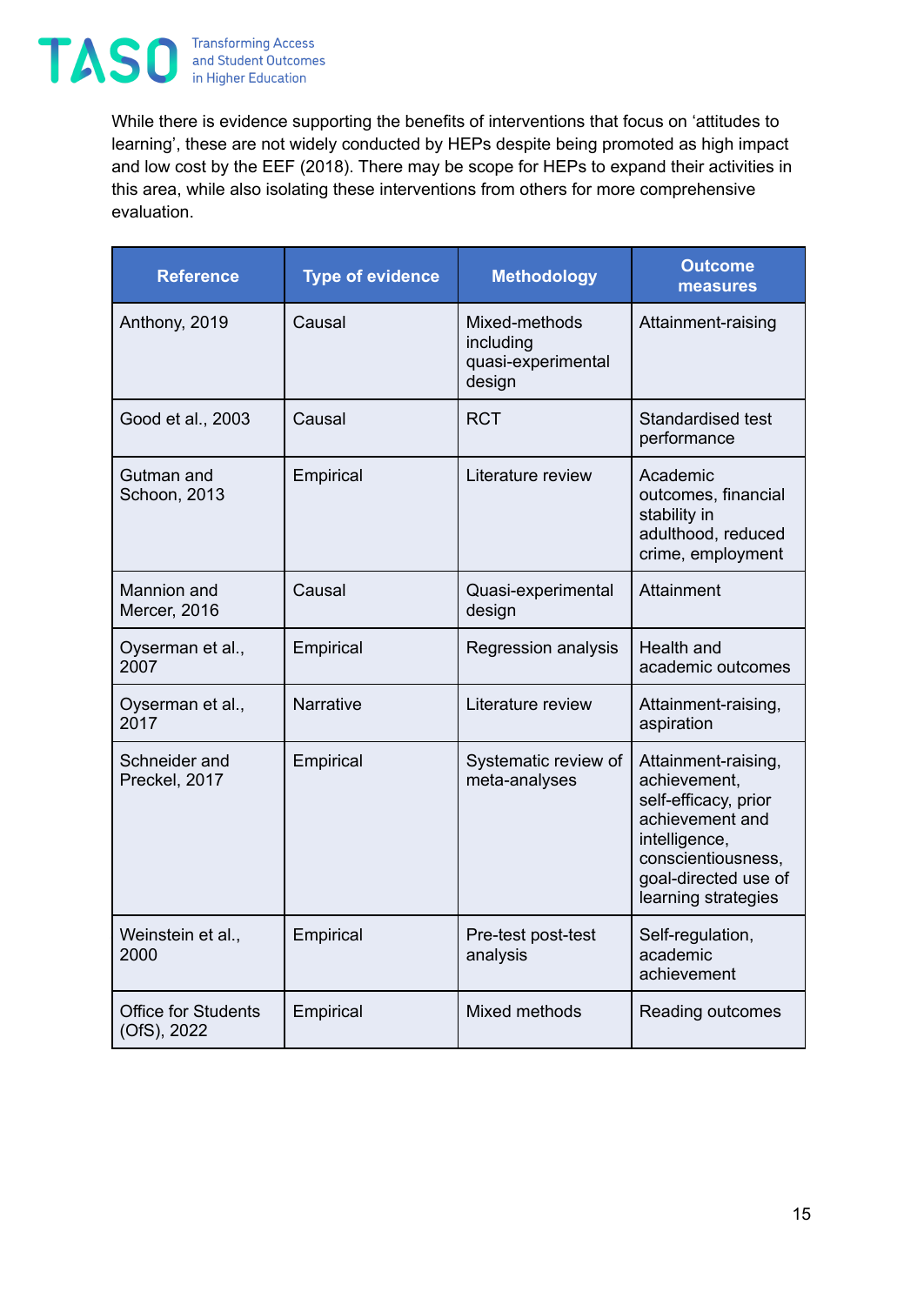

### <span id="page-15-0"></span>4.2.3 Teaching of the national curriculum

This type of intervention relates to activities that focus on raising attainment through teaching of the national curriculum. This includes academic tutoring, revision or booster classes, and project work.

Tutoring interventions often focus on specific subjects important to the national curriculum, such as maths and English, and are delivered in small groups or in one-to-one sessions. 'Booster session' activities tend to be delivered over a shorter-time frame than academic tutoring and are often delivered by more selective HEPs to students already achieving well in order to help them achieve the higher grades required for selective HEPs.

'Project work' interventions focus on providing academic support for projects that are supra-curricula, such as the Extended Project Qualification (EPQ), a Level 3 course which is taken alongside A Levels and designed to extend and develop students' abilities beyond the A-level syllabus and prepare them university or their future career.

Of these types of interventions, tutoring (35%) is the most commonly cited by HEPs, followed by revision classes/booster sessions (31%) and project work (27%) (Anthony, 2019).

#### **Strength of evidence**

book. Continue and the different and the control of the paper and the paper selective HEPs to students already achieving well in order to help them achieve the higher grades required for selective HEPs. They incert to help The strength of evidence for teaching of the national curriculum is ['strong](https://taso.org.uk/evidence/evidence-standards/#:~:text=The%20TASO%20evidence%20strength%20rating,the%20OfS%20standards%20of%20evidence.)'. Academic tutoring activities are frequently cited by HEPs as the dominant type of intervention being delivered to raise the attainment of school students (Anthony, 2019). This type of tutoring is normally conducted by undergraduate student ambassadors, most of whom have little formal training, and would be categorised as cross-age non-professional peer tutoring. Studies on this type of tutoring in the UK have had mixed results. Torgerson and King (2002) found no impact when analysing four RCTs where adult non-professionals acted as tutors. However, these studies looked at cross-age non-professional tutoring more generally, rather than programmes run specifically by universities.

Gartland (2015) observes that successful relationships between university student ambassadors and pupils can emerge when ambassadors work collaboratively with school students, as equals. Thus, the design and nature of tutoring programmes will have a significant bearing on the positive impact that can be observed. The Education Endowment Foundation (EEF, 2014) provides advice on the optimum design for tutoring programmes and suggests that intensive one-to-one or small group tuition can be effective for attainment-raising.

Book and Stories is a targeted intervention led by the University of Bournemouth to improve the reading ability of year 6 pupils, as well as their confidence in and attitudes towards reading 4 . 10 weekly one-hour sessions are delivered across schools in local areas, focusing

4

[https://www.bournemouth.ac.uk/news/2022-04-12/books-stories-programme-highlighted-office-student](https://www.bournemouth.ac.uk/news/2022-04-12/books-stories-programme-highlighted-office-students) [s](https://www.bournemouth.ac.uk/news/2022-04-12/books-stories-programme-highlighted-office-students)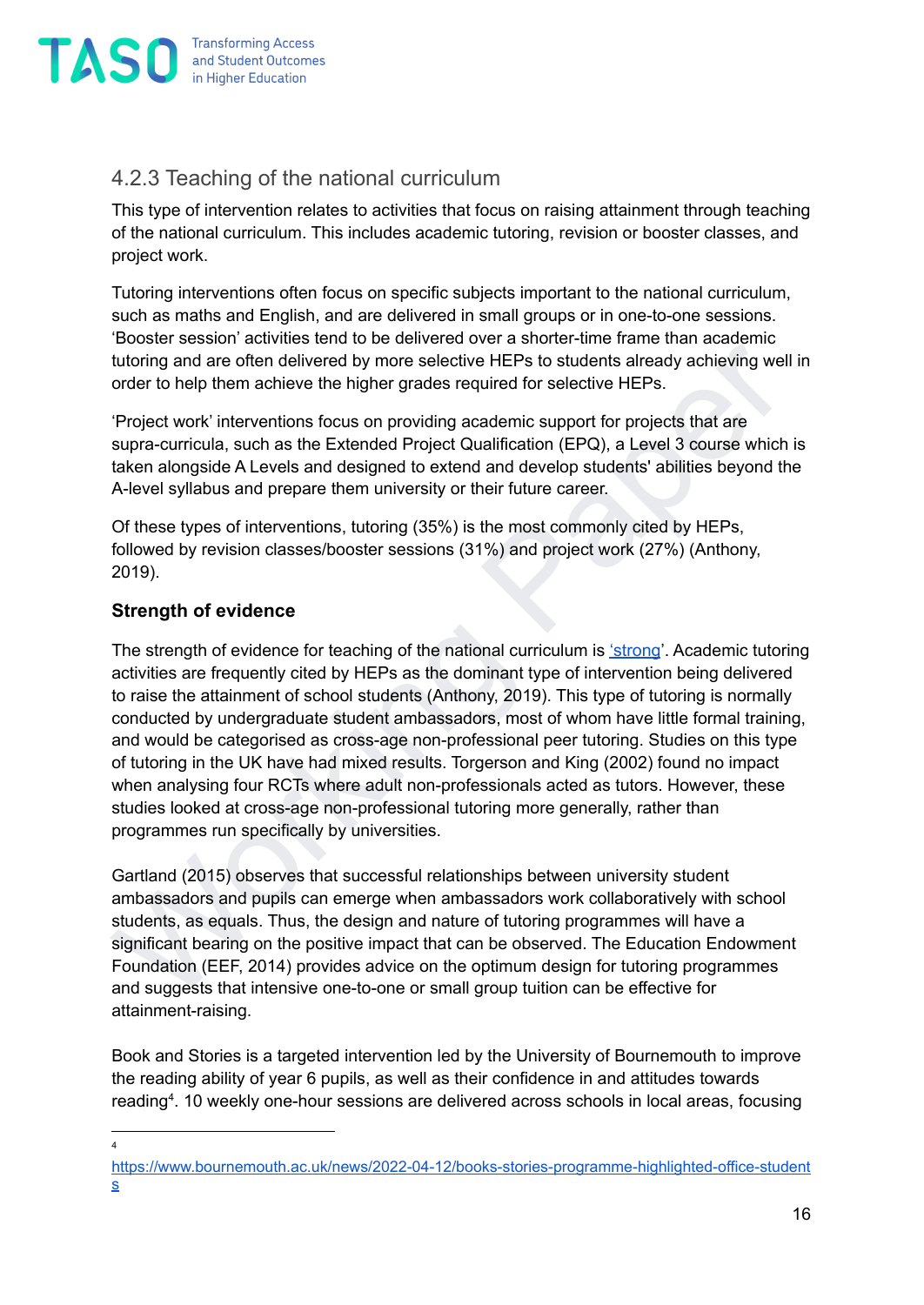

on pupils with a reading age that is a year lower than their actual age. The evaluation involved pre-and-post reading tests and surveys measuring students' confidence in and attitude towards reading. Evaluation from the 2019-20 cohort of 70 students found that 67% of pupils improved their reading age, with an average gain of 12 months, while 38% of pupils reported an improvement in reading age of 2 years or more (OfS, 2022)<sup>5</sup>. Pupils' comparison of their reading ability relative to their peers improved by 44%.

sylematic reviews since the 1980s reported a positive impact on attainment. Sharpley saty and the matter of the methal middle sylematic reviews of 65 randomised studies. More recent reviews and redia-analysis of 82 studies The evidence from international literature, particularly from the US and Europe, is much stronger in demonstrating a causal relationship between cross-age peer tutoring programmes and school student attainment. In the US, several meta-analyses and systematic reviews since the 1980s reported a positive impact on attainment. Sharpley and Sharpley's (1981) meta-analysis of 82 studies reported gains in reading and maths for students, as did Cohen *et al.* (1982) in their review of 65 randomised studies. More recent reviews and meta-analyses conducted in the US have also found a positive impact on student attainment when using university-student tutors, or other 'paraprofessional' tutors (Elbaum *et al.,* 2000; Leung *et al.,* 2005; Nickow *et al.*, 2020). For example, Nickow *et al's* (2020) RCT meta-analysis of tutoring interventions in the US delivered to pre-K-12 students (ages 3 to 16) found substantial positive impacts on learning outcomes, with an overall pooled effect size estimate of 0.37 SD. The study found that effects are stronger on average for tutoring programmes delivered by professionals and paraprofessionals. Interestingly, the study found that reading tutoring yielded higher effect sizes at earlier grades and maths tutoring at later grades. Similarly, other RCTs and meta-analyses have also found that structured reading tutoring delivered by university students has significant positive effects on the attainment of primary school students when compared to control groups (Lindo *et al.,* 2017; Elbaum *et al.,* 2000; Bloom, 1984).

There is also recent evidence from studies conducted in Europe that demonstrates the positive effects of university tutoring on pupil attainment. An RCT conducted by Resnjanskij *et al.* (2021) found that a structured tutoring programme had significant positive effects on the educational attainment and labour-market prospects of students from disadvantaged backgrounds, particularly those who lacked family support from other adults. For students from low-income backgrounds, the programme raised attainment in maths by 0.29 standard deviations. The study also observed that the qualitative factors of the mentor-mentee relationship mattered more for the effectiveness of the programme than the intensity of the sessions, further emphasising the importance of how tutoring and mentoring programmes are designed.

Similarly, an RCT conducted by Carlana and La Ferrara (2021) demonstrated the positive effects of a university tutoring programme on the educational attainment of Italian middle school students. The programme increased student attainment by 0.26 standard deviations on average compared to a control group, and was also found to have a positive impact on socio-emotional skills, aspirations and psychological well being. Once again, the programme was most effective for raising the attainment of students from a low socio-economic

5

[https://www.officeforstudents.org.uk/advice-and-guidance/promoting-equal-opportunities/effective-pra](https://www.officeforstudents.org.uk/advice-and-guidance/promoting-equal-opportunities/effective-practice/bournemouth-university-books-and-stories/) [ctice/bournemouth-university-books-and-stories/](https://www.officeforstudents.org.uk/advice-and-guidance/promoting-equal-opportunities/effective-practice/bournemouth-university-books-and-stories/)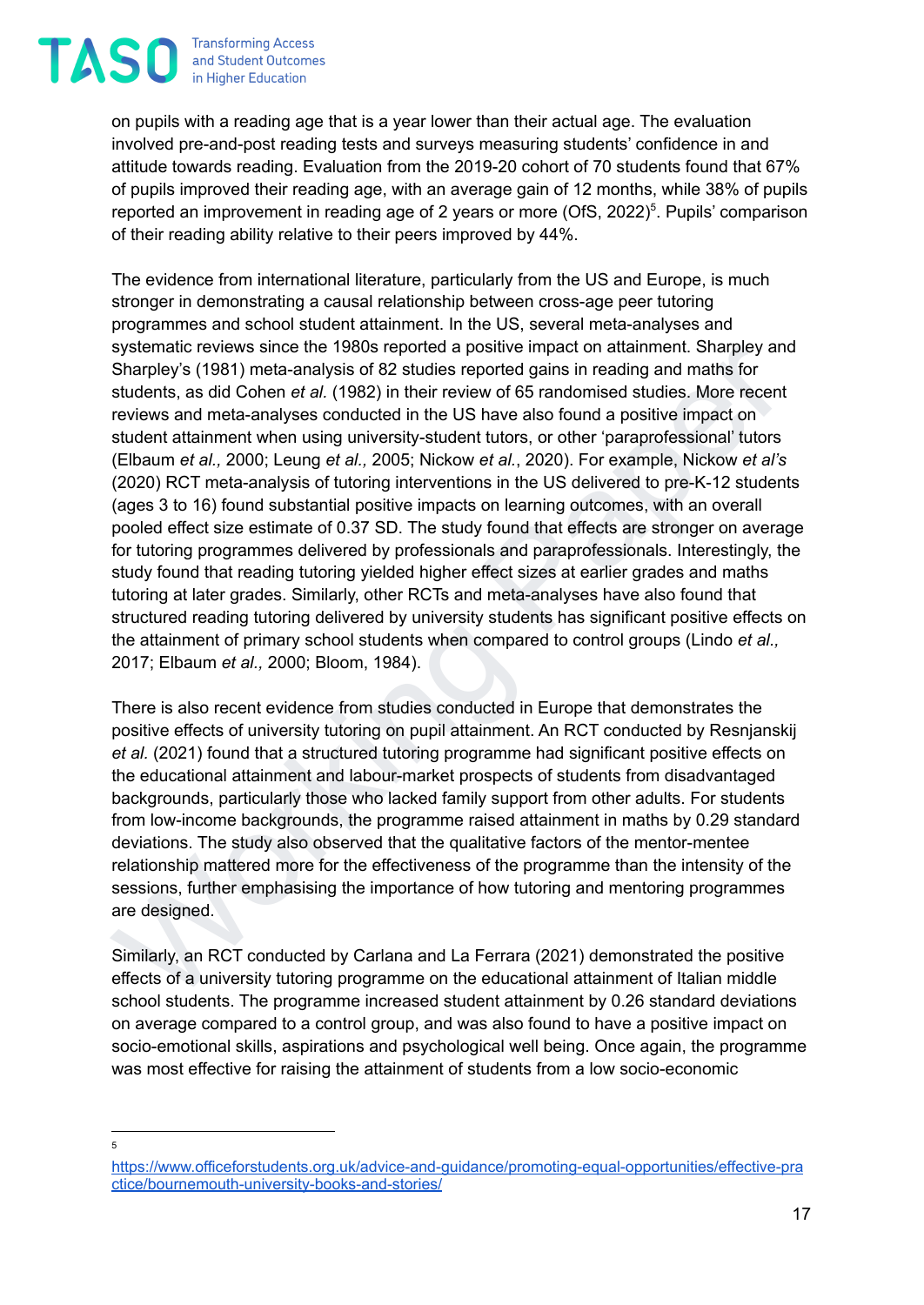

background and, in the case of psychological well being, for children from an immigrant background.

#### **Summary**

Overall, international literature from the US and Europe points towards a strong link between academic tutoring and attainment, particularly demonstrating the benefits of cross-age tutoring delivered by university students. However, the literature also suggests that programmes should be designed to foster collaborative relationships between tutors and tutees (Gartland, 2015), and that tutoring can be most effective when targeted at disadvantaged students, particularly those who lack family support from adults. The evidence from studies conducted in the UK is more mixed and limited, and thus future research will need to look specifically into evaluating university-led tutoring programmes and focus on how these programmes are designed and which students are targeted.

|                                 | research will need to look specifically into evaluating university-led tutoring programmes and<br>focus on how these programmes are designed and which students are targeted. |                                       |                                                                                                   |
|---------------------------------|-------------------------------------------------------------------------------------------------------------------------------------------------------------------------------|---------------------------------------|---------------------------------------------------------------------------------------------------|
| <b>Reference</b>                | <b>Type of evidence</b>                                                                                                                                                       | <b>Methodology</b>                    | <b>Outcome</b><br>measures                                                                        |
| <b>Bloom, 1984</b>              | Causal                                                                                                                                                                        | <b>RCT</b>                            | Attainment-raising,<br>time on task in the<br>classroom, time on<br>task in the<br>classroom      |
| Carlana and La<br>Ferrara, 2021 | Causal                                                                                                                                                                        | <b>RCT</b>                            | Academic<br>performance,<br>socio-emotional<br>skills, aspirations,<br>psychological<br>wellbeing |
| Cohen et al., 1982              | Causal                                                                                                                                                                        | <b>Review of RCTs</b>                 | Academic<br>performance,<br>attitude towards<br>academic material,<br>self-esteem                 |
| EEF, 2014                       | Empirical                                                                                                                                                                     | Evidence synthesis                    | Reading abilities                                                                                 |
| Elbaum et al., 2000             | Causal                                                                                                                                                                        | Meta analysis                         | Reading<br>comprehension,<br>spelling, reading                                                    |
| Gartland, 2015                  | <b>Narrative</b>                                                                                                                                                              | Ethnography and<br>discourse analysis | Qualitative insights<br>on the benefits of<br>the programme                                       |
| Leung et al., 2005              | Causal                                                                                                                                                                        | Meta analysis                         | Attainment-raising                                                                                |
| Lindo et al., 2017              | Causal                                                                                                                                                                        | <b>RCT</b>                            | Reading outcomes<br>(letter-word<br>identification,<br>decoding and                               |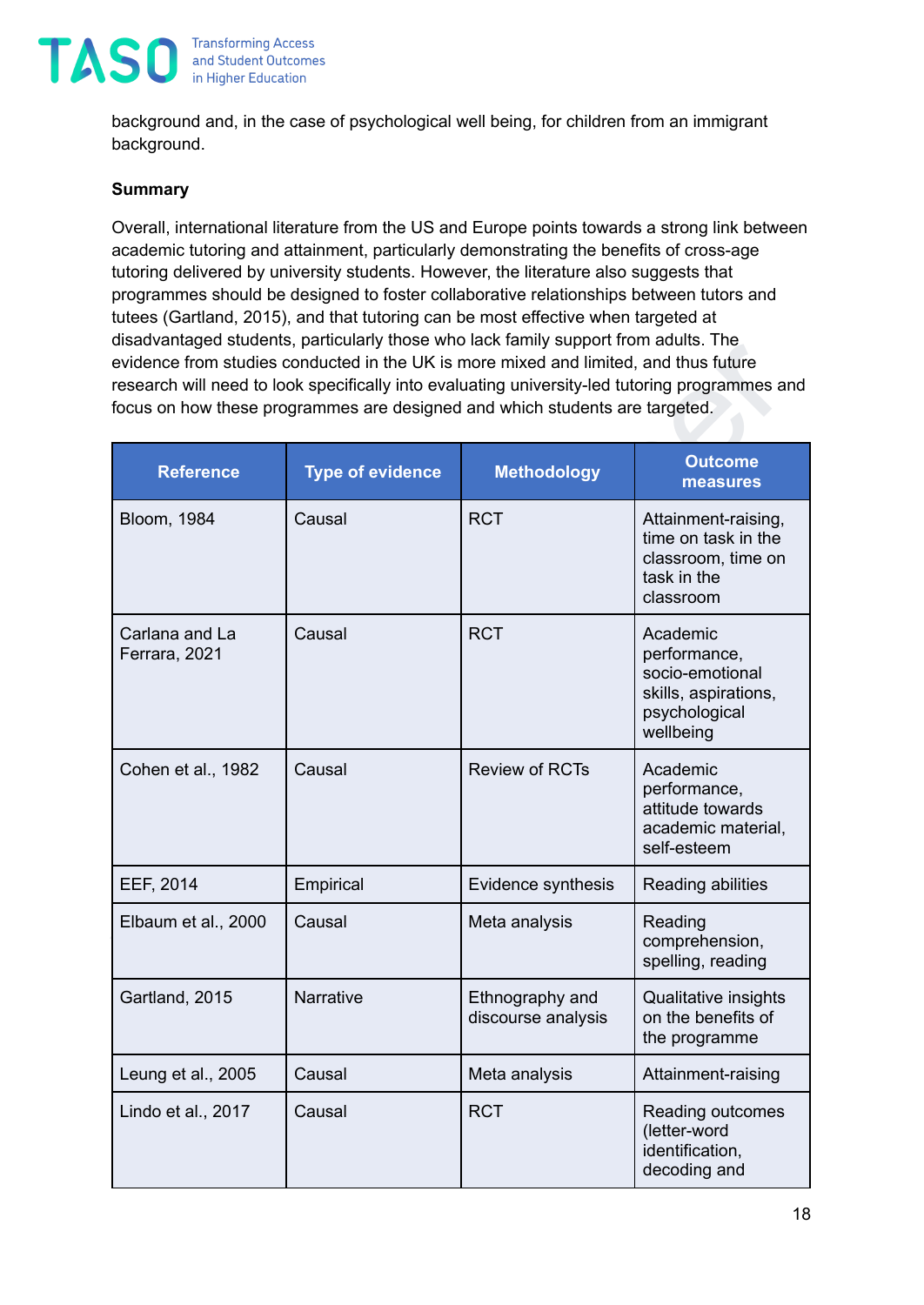

|                                                                                           |                                                                                                                                                                                                                                                                                                                                                                                                          |                                                                                       | passage<br>comprehension)                                               |  |
|-------------------------------------------------------------------------------------------|----------------------------------------------------------------------------------------------------------------------------------------------------------------------------------------------------------------------------------------------------------------------------------------------------------------------------------------------------------------------------------------------------------|---------------------------------------------------------------------------------------|-------------------------------------------------------------------------|--|
| Nickow et al., 2020                                                                       | Causal                                                                                                                                                                                                                                                                                                                                                                                                   | Meta analysis of<br><b>RCTs</b>                                                       | Academic learning<br>outcomes<br>Attainment-raising                     |  |
| Resnjanskij et al.,<br>2021                                                               | Causal                                                                                                                                                                                                                                                                                                                                                                                                   | <b>RCT</b>                                                                            | Math grades,<br>patience/social<br>skills, labour-market<br>orientation |  |
| Sharpley and<br>Sharpley, 1981                                                            | Causal                                                                                                                                                                                                                                                                                                                                                                                                   | Meta analysis                                                                         | Attainment-raising,<br>cognitive capacities                             |  |
| Torgerson and King,<br>2002                                                               | Causal                                                                                                                                                                                                                                                                                                                                                                                                   | Systematic review of<br><b>RCTs</b>                                                   | Reading outcomes                                                        |  |
| $\bullet$<br>and 23% cited 'governors in schools'.<br><b>Strength of evidence</b>         | Professional development opportunities for teachers, advanced training that<br>addresses the need for professional knowledge in the classroom.<br>Placement of university staff as governors of schools.<br>'School sponsorship' was the most frequently referenced activity, with 51% of non-specialist<br>HEPs citing this intervention in their access agreements, while 42% cited 'teacher training' |                                                                                       |                                                                         |  |
| The strength of evidence for school government interventions is 'weak'. There are various |                                                                                                                                                                                                                                                                                                                                                                                                          |                                                                                       |                                                                         |  |
| demonstrate a causal link with attainment.                                                | type 1 and 2 studies that suggest benefits to school-university partnerships, sponsored<br>schools and teacher training such as raised aspirations, improved attainment, increased<br>teacher ability and retention, and improved school success. However, the research does not                                                                                                                         |                                                                                       |                                                                         |  |
| In 2014, the Higher Education Funding Council for England (HEFCE) conducted an initial    |                                                                                                                                                                                                                                                                                                                                                                                                          | analysis of the trends in pupil attainment and HE progression from secondary schools. |                                                                         |  |

#### <span id="page-18-0"></span>4.2.4 School governance

- School-university partnerships: mutually beneficial collaborations between institutes of higher education and local schools (including university sponsorship of schools),
- Professional development opportunities for teachers, advanced training that addresses the need for professional knowledge in the classroom.
- Placement of university staff as governors of schools.

#### **Strength of evidence**

In 2014, the Higher Education Funding Council for England (HEFCE) conducted an initial analysis of the trends in pupil attainment and HE progression from secondary schools, focusing on academies sponsored by HEPs. The analysis found that there had been a significant increase in pupil attainment at Key Stage 4 across all sponsored academies that were included in the analysis (Universities UK, 2017). From 2005 to 2013, the proportion of pupils achieving 5 A\*-C GCSEs and equivalent more than doubled in sponsored academies. The analysis found that the improvement was driven mostly by achievement in vocational qualifications, with some improvement in HE progression as well. When looking at just GCSEs, there was a slight increase in attainment. However, it should be noted that there are no counterfactuals involved in the measurement of these effects.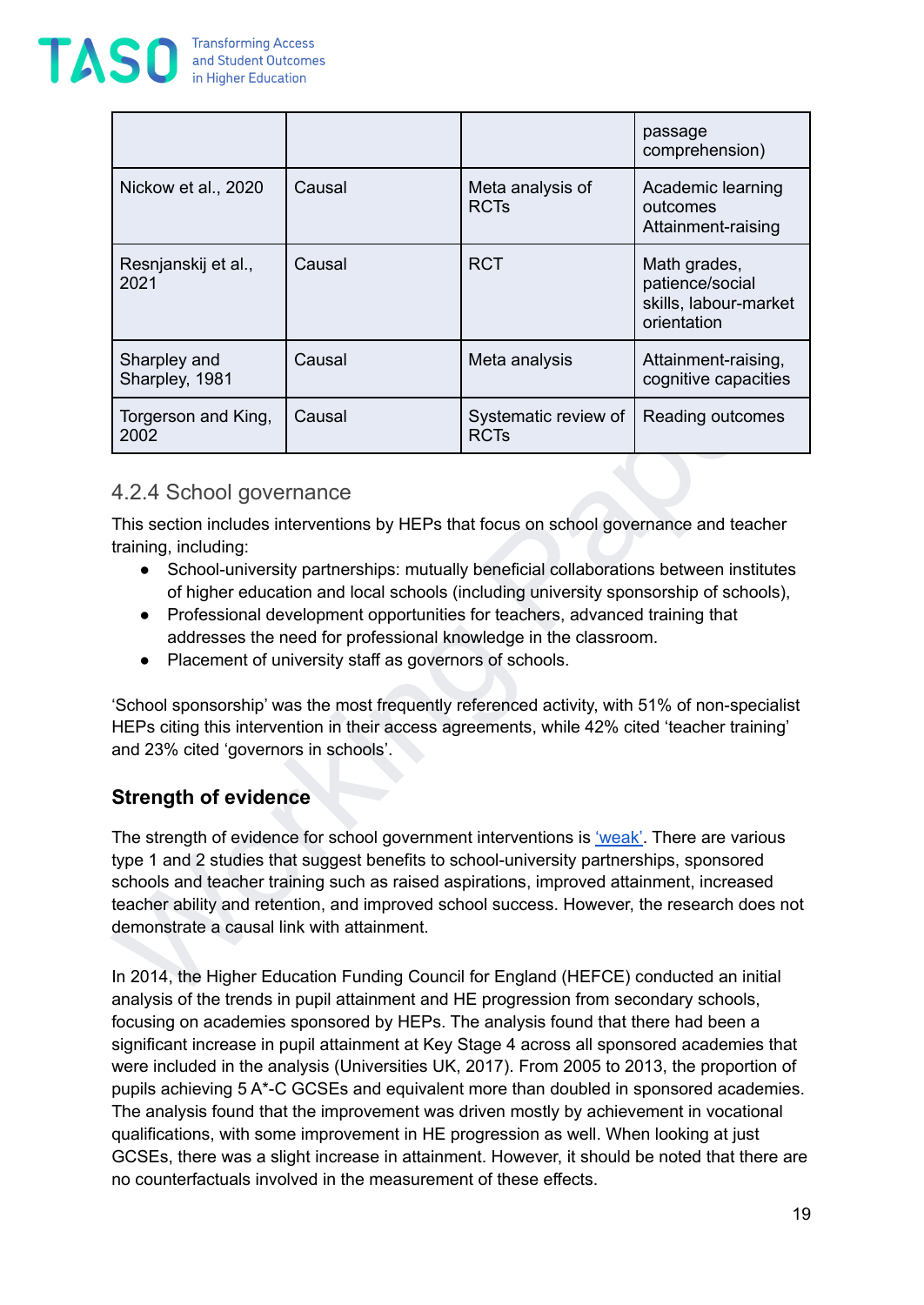

Universities UK (2017) recommends that HEPs and schools take a flexible approach to partnerships and that HEPs should tailor their interventions to recognise the local context and resources of the schools they work with. Several case studies indicate that some school-university partnerships combine a number of the interventions touched upon in the previous categories to support pupil attainment and aspirations. For example, Brunel University has run the 'Urban Scholars' programme since 2001, focusing on free-school meals students in the London area. The intervention involves academic tutoring, teaching critical thinking skills, and raising aspirations. The impact of the intervention is described as raising the attainment of 'underperforming' pupils and enabling them to surpass their predicted grades. However, the evaluation methodology of this intervention and the other case studies in the report are not detailed, and thus the evidence falls into the type 1 narrative evaluation - category. The 2016 Social Mobility Report (Universities UK, 2016) also referenced the 2014 HEFCE analysis when mentioning the benefits of school-university partnerships on pupil attainment, but recommended that there needs to be a more systematic review of these activities and their impact on attainment.

predicted grades. However, the evaluation methodology of this intervention and the other<br>persection and the other scale studies in the report are not detailed, and thus the widence falls into the yer 1-<br>narrative evaluatio There is limited evidence from the UK on the impact of university-sponsored schools on pupil attainment. One key study analyses outcomes for the first two student cohorts of the King's College London Mathematics School (Golding, 2019). The study uses self-reporting surveys and interviews with former students who report that the school had succeeded in its mission of enhancing equitable access to quantitative-focused courses in HE. In terms of attainment, the first cohort achieved an A-level average point score per entry of 272.9, placing KCL Maths School as the top-performing state school in the country. The following classes also achieved very strong results. It is important to note that entry to KCL Maths School is selective and thus applicants would already have been high-achieving, particularly in their maths grades. However, the school's analysis of attainment data also suggests the high 'value-added' impact of the school, with each student on average outperforming their GCSE predictions by one whole grade, placing them as one of the best state schools in terms of value-added. Golding's study (2019) suggests that specialist schools sponsored by university can have a positive value-added impact on pupil attainment. However, the study does not demonstrate a causal relationship, and so can only be considered type 2.

There is some evidence from the US on the positive impact that school-university partnerships can have on attainment. Starla *et al.* (2013) analysed a partnership between the University of Indiana Purdue and the nearby George Washington Community High School. The programme involves a variety of activities, such as tutoring and mentoring delivered by university students, as well as campus visits and training courses provided to school teachers over the summer. Although the study does not contain specific data on attainment, it notes that the high school graduation rate increased from 47% in 2009 to 77% in 2011 and 100% of graduates are accepted into postsecondary education (in an area where only 7.4% of residents over 25 hold a postsecondary degree).

A study conducted by Ward *et al.* (2013) also found significant positive effects or a similar partnership between a university and community schools. This study looked at the Yale University Gear Up Partnership Project, a government-backed initiative. The Gear Up Programme delivered by Yale University School of Medicine involves a combination of additional training provided to school staff, academic enrichment support programmes, and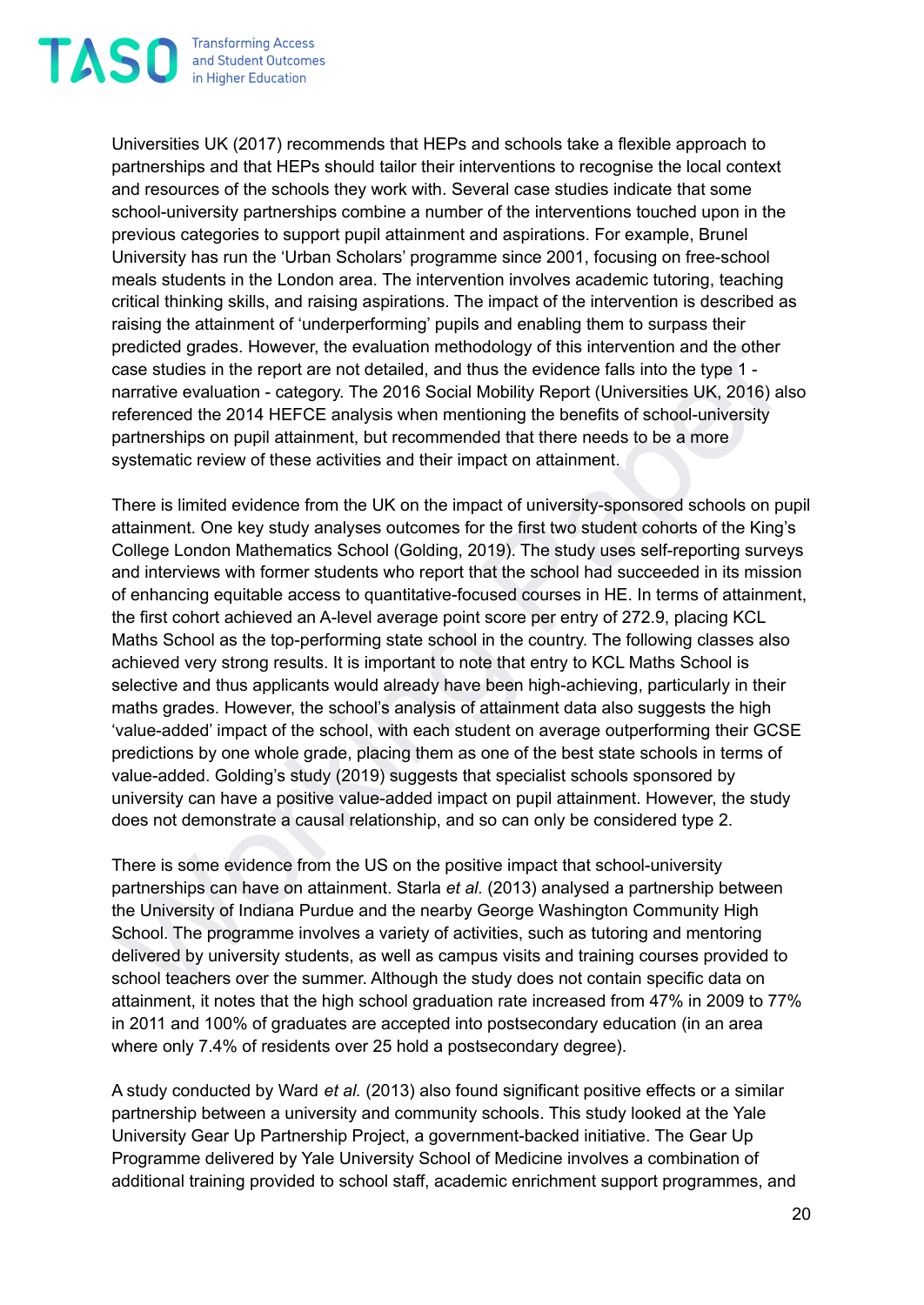**Transforming Access TASO** and Student Outcomes in Higher Education

> involving parents in the university application process. The programme is evaluated using a longitudinal study that tracks factors such as attainment, aspirations and motivation. A multiple regression analysis found a statistically significant effect of higher dosage of the programme being associated with a higher 10th grade GPA (grade point average) after controlling for 9th grade GPA. The analysis suggests that 20 hours of the programme is associated with a one point increase in grade level (e.g., from a 'B' to a 'B+').

#### **Summary**

Overall, there are several case studies and articles that suggest the benefits of activities that involve school-university partnerships and sponsored schools. However, the bulk of this evidence, particularly in the UK, is type 1 and 2, and does not demonstrate a causal link between the interventions and student attainment. The HEFCE's analysis suggests that these partnerships in the UK do have positive benefits in terms of attainment, but they often involve a range of activities and interventions and so it is difficult to isolate which specific activities are most effective.

| activities are most effective. |                         |                                              |                                                                                  |
|--------------------------------|-------------------------|----------------------------------------------|----------------------------------------------------------------------------------|
| <b>Reference</b>               | <b>Type of evidence</b> | <b>Methodology</b>                           | <b>Outcome measures</b>                                                          |
| Golding, 2019                  | <b>Narrative</b>        | Survey analysis                              | Qualitative insights<br>related to alumni<br>academic<br>trajectories            |
| Starla et al., 2013            | <b>Narrative</b>        | Case studies                                 | Qualitative insights<br>into case studies                                        |
| Universities UK,<br>2016       | Narrative               | Evidence review                              | Degree attainment,<br>labour market<br>outcomes, access to<br>postgraduate level |
| Universities UK,<br>2017       | Empirical               | Case review                                  | Academic attainment                                                              |
| Ward et al., 2013              | Empirical               | Regression analysis<br>of longitudinal study | High school<br>graduation rates                                                  |

## <span id="page-20-0"></span>4. Discussion of evidence

The current quality of the evidence base makes it difficult to draw firm conclusions about what interventions HEPs might use to improve student attainment and how these should be implemented.

The strongest evidence relates to interventions that are designed to teach the national curriculum. However, all of the studies that indicate that cross-age peer tutoring can be effective in raising attainment come from international studies. More evidence is needed for the UK context. In addition, the literature suggests that the efficacy of curriculum focused interventions is contingent on how they are designed. For example, Gartland (2013) demonstrates the importance of fostering collaborative relationships between tutors and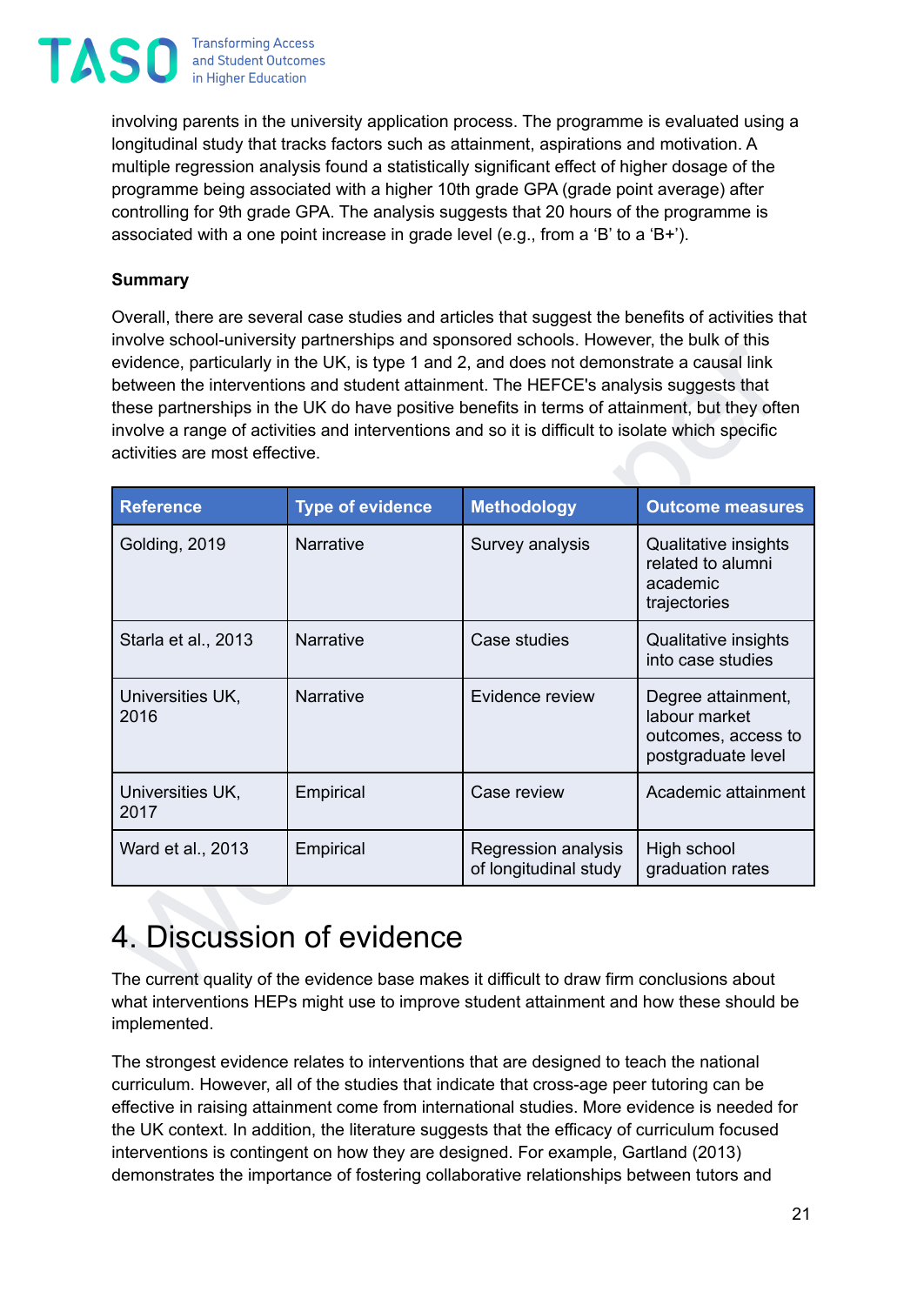

students rather than top-down relationships. Research also suggests that academic tutoring programmes are most effective when they target disadvantaged students who lack family support at home (Resnjanskij *et al.,* 2021; Carlana and La Ferrara, 2021). Future curriculum focused interventions in the UK should seek to operationalise these findings and continue to learn what works through robust type 3 evaluation methods.

Aspiration-raising and school governance interventions show "evidence of promise" in relation to raising attainment but there is limited evidence of a causal link between these activities and improved student attainment. This is largely due to; an emphasis on type 1 or 2 evaluation designs which lack a counterfactual; challenges of isolating the effects of specific activities within wider programmes; and too great a focus on intermediate outcome measures. In the recommendations below we set out how TASO can support the HE sector to address these challenges.

ativities while the tectors and to the complete and cost of the present and the membershing the membershing the membershing of the tector of didress these challenges.<br>
Interventions that support the development of study or Interventions that support the development of study or soft skills are commonly cited by HEPs as approaches used to improve attainment. This type of intervention ranks third in popularity in the analysis of access agreements (Anthony, 2019). However there is little evidence from the literature of evaluations that focus on HEP delivery in this area. There is stronger evidence from soft or study skill interventions that have been implemented by other delivery partners such as schools. This is therefore one area where HEPs might expand their outreach activities, building on the evidence base of others, in parallel to delivering more robust evaluation. For example, interventions that focus on attitudes to learning have been described as low cost and high impact by the Education Endowment Foundation (EEF 2018), yet only 13% of HEPs referenced conducting 'attitudes to learning' interventions in their access agreements (Anthony, 2019). One challenge is the range of intermediate outcomes that interventions are intended to impact e.g., metacognition or growth mindset. However, this may be a productive area for HEP attainment-raising interventions to target in the future.

## <span id="page-21-0"></span>5. Recommendations

This review reveals some of the challenges in evaluating the impact of HEP outreach activities on student attainment. These are summarised below, alongside recommendations of how these challenges might be overcome.

- **Few interventions currently set out how they are expected to facilitate improvements in attainment.** We therefore recommend that HEPs develop [theories](https://taso.org.uk/evidence/our-approach-to-evaluation/step-1-diagnose/) of change for any planned attainment-raising activities. Theories of change should clearly set out: the challenge an intervention or set of interventions is trying to address; the outcomes expected to emerge as a result; activities that will support these outcomes. We recommend that HEPs make theories of change public to stimulate a collective discussion and learning about how attainment-raising interventions are expected to work.
- **Many studies do not demonstrate a causal link between interventions and higher attainment.** There is a clear need for more [type](https://taso.org.uk/evidence/evidence-standards/#:~:text=The%20TASO%20evidence%20strength%20rating,the%20OfS%20standards%20of%20evidence.) 3 research in this area, specifically that which links to attainment data. Attainment gaps among secondary school students are a persistent challenge, which TASO argues can only be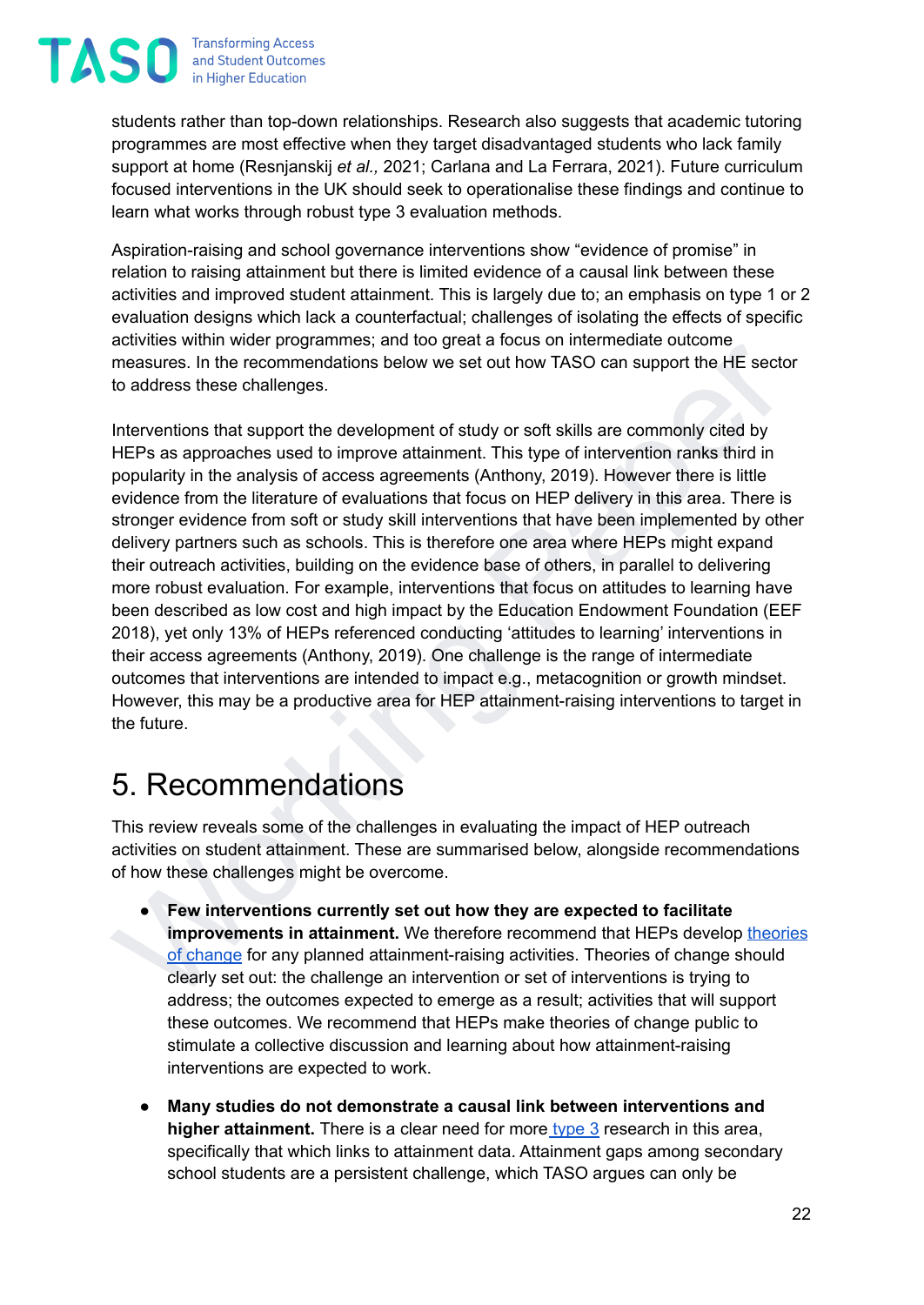**Transforming Access** and Student Outcomes in Higher Education

**TAS** 

addressed by learning and scaling practices that facilitate significant change. We will be publishing a framework to support the evaluation of black box - Multi-Intervention Outreach and Mentoring (MIOM) - interventions in early 2023.

- **There is a lack of consistency in the outcome measures used in studies which inhibit cross-study comparisons.** Whilst we advocate for studies to use attainment data to assess impact, we acknowledge that the lag time between an intervention and attainment outcomes poses a challenge. As many HE outreach interventions are already focused on improving psycho-social areas, or cognitive attributes, such as academic self-efficacy, cognitive study strategies and motivation. TASO is currently developing [survey](https://taso.org.uk/news-item/taso-announces-partners-for-new-project-on-survey-design-and-validation/) scales to help providers measure the relationship between these psycho-social constructs and attainment. We would encourage HEPs to adopt these measures when published, which we expect will be towards the end of 2022.
- eveloping solved and tail the method of the method of the state of the terminolectic material the expect will be towards the end of 2022.<br>
There should be more collactive learning across the HE s to adopt these<br>
measures w ● **There should be more collective learning across the HE sector on what works to improve attainment.** As mentioned previously, TASO views this report as a working document and would encourage HEPs to share examples of previous or current evaluations on attainment-raising activities so that we can collectively build our understanding of what works.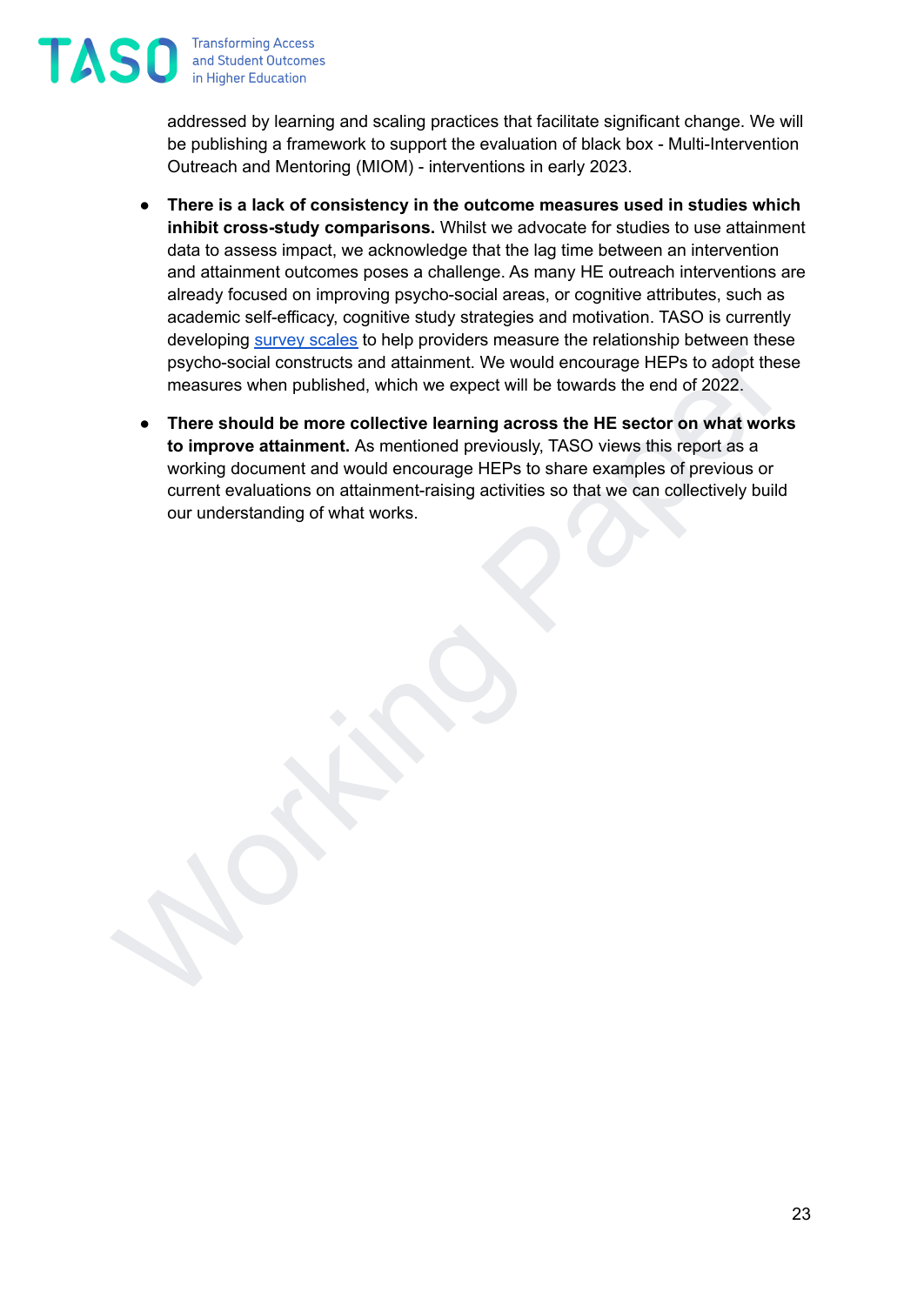## <span id="page-23-0"></span>6. Bibliography

Anthony, Anna (2019) 'What works' and 'what makes sense' in Widening Participation: an investigation into the potential of university-led outreach to raise attainment. (Doctor of Philosophy (PhD) thesis, University of Kent):

Baker, W., Sammons, P., Siraj-Blatchford, I., Sylva, K., Melhuish, E. C., & Taggart, B. (2014). Aspirations, education and inequality in England: Insights from the effective provision of pre-school, primary and secondary education project. Oxford Review of Education, 40(5), pp. 525–542.

Bloom, B.S., (1984). The 2 sigma problem: The search for methods of group instruction as effective as one-to-one tutoring. Educational researcher, 13(6), pp.4-16.

Boliver, V. (2013). How fair is access to more prestigious UK universities? The British Journal of Sociology, 64(2), pp. 344364.

Boxer, P., Goldstein, S.E., DeLorenzo, T., Savoy, S. and Mercado, I. (2011) Educational aspiration-expectation discrepancies: Relation to socioeconomic and academic risk-related factors, Journal of Adolescence, 34(4), pp. 609-617.

Burgess, A. P., Horton, M. S., & Moores, E. (2021). Optimising the impact of a multi-intervention outreach programme on progression to higher education: recommendations for future practice and research. Heliyon, 7(7), e07518.

Carlana, Michela and La Ferrara, Eliana, Apart but Connected: Online Tutoring and Student Outcomes during the COVID-19 Pandemic, (2021). HKS Working Paper No. RWP21-001, Available at SSRN: <https://ssrn.com/abstract=3777556> or <http://dx.doi.org/10.2139/ssrn.3777556>

as one-to-one lutoring. Educational researcher, 13(6), pp.4-16.<br>
Boliver, V. (2013). How fair is access to more prestigious UK universities? The British Journal of<br>
Sociology, 64(2), How fair is access to more prestigious Chilosi, David, Margaret Noble , Philip Broadhead & Mike Wilkinson (2010). Measuring the effect of Aimhigher on schooling attainment and higher education applications and entries, Journal of Further and Higher Education, 34:1, 1-10, DOI: 10.1080/03098770903477052

Cohen, P.A., Kulik, J.A. and Kulik, C.L.C., (1982). Educational outcomes of tutoring: A meta-analysis of findings. American educational research journal, 19(2), pp.237-248.

Crawford, C. (2014). The link between secondary school characteristics and university participation and outcomes, London: Department for Education: The link between secondary school characteristics and university participation and outcomes: CAYT research report.

Crawford, C., Gregg, P., Macmillan, L., Vignoles, A. and Wyness, G., 2016. Higher education, career opportunities, and intergenerational inequality. *Oxford Review of Economic Policy*, *32*(4), pp.553-575.

Cummings, C., Laing, K., Law, J., McLaughlin, J., Papps, I., Todd, L. and Woolner P. (2012). Can changing aspirations and attitudes impact on educational attainment? A review of interventions, Joseph Rowntree Foundation: April 2012 Report.

Destin, M., & Oyserman, D. (2009). From assets to school outcomes: how finances shape children's perceived possibilities and intentions. Psychological Science, 20, 414–418

Dickerson, A. and Popli, G.K. (2016) Persistent poverty and children's cognitive development: evidence from the Millennium Cohort Study. Journal of the Royal Statistics Society: Series A (Statistics in Society), 179(2), pp. 535-558.

Doyle, Michael and Martyn Griffin (2012): Raised aspirations and attainment? A

Education Endowment Foundation (EEF) (2014) Reading at the Transition. Interim Evidence Brief June 2014, London: EEF.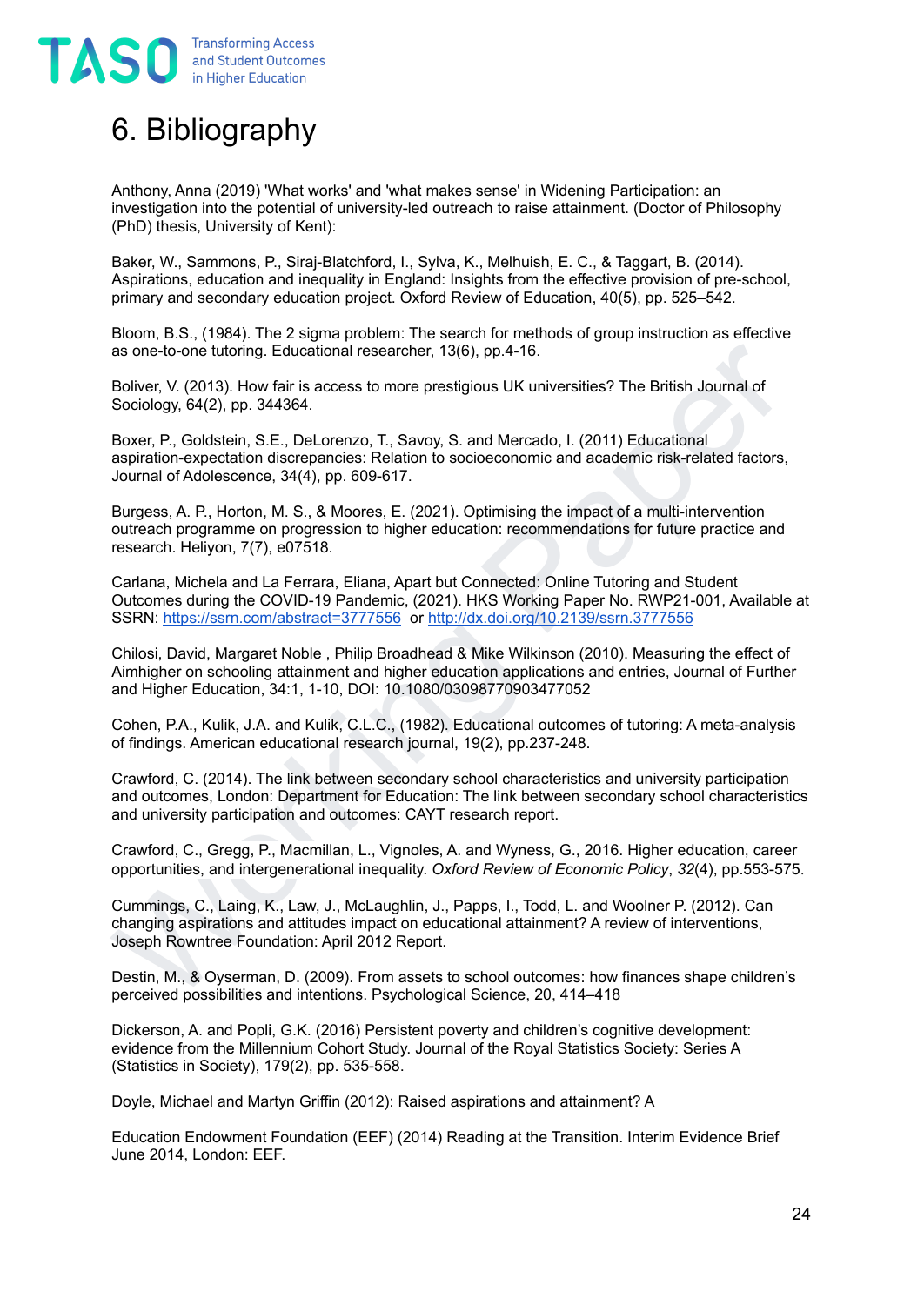

Education Endowment Foundation (EEF) (2018) About the EEF. Available at: <https://educationendowmentfoundation.org.uk/about>

Elbaum, B., Vaughn, S., Tejero Hughes, M. and Watson Moody, S., (2000). How effective are one-to-one tutoring programs in reading for elementary students at risk for reading failure? A meta-analysis of the intervention research. Journal of educational psychology, 92(4), p.605.

Foreman, (2013). Strengthening Community Schools Through University Partnerships, Peabody Journal of Education, 88:5, 564-577, DOI: 10.1080/0161956X.2013.835152

Gartland, C (2015). Student ambassadors: 'role-models', learning practices and identities, British Journal of Sociology of Education, 36(8), pp. 1192-1211.

Gartland, C., (2012). Inspiring engineers? Student ambassadors and the importance of learning contexts in HE outreach activity. Innovation, Practice and Research in Engineering Education, EE2012: Inspiring engineers.pdf (uos.ac.uk)

Gartland, C., (2013). Marketing participation? Student ambassadors' contribution to widening participation schemes in engineering and medicine at two contrasting universities. Journal of widening participation and lifelong learning, 14(3), pp.102-119: Marketing Participation.pdf (uos.ac.uk)

Golding, J., (2019). Progression through a mathematics specialist school: a study of trajectories of the first two cohorts through King's College London Mathematics School. UCL Institute of Education: Progression through a mathematics specialist school (ucl.ac.uk)

Good, C., Aronson, J. and Inzlicht, M., (2003). Improving adolescents' standardized test performance: An intervention to reduce the effects of stereotype threat. Journal of Applied Developmental Psychology, 24(6), pp.645-662.

Goodman, A., Sibieta, L., and Washbrook, E. (2009). Inequalities in educational outcomes among children aged 3 to 16, Final report for the National Equality Panel. London: National Equality Panel.

Gorard, S, Smith, E, Thomas, L, Adnett, N and Slack, K (2006). Review of widening participation research: addressing the barriers to participation in higher education, Bristol: Higher Education Funding Council for England.

Gorard, S. (2012). Querying the causal role of attitudes in educational attainment. ISRN Education, Article ID 501589, pp. 1–13.

Gutman, L.M. and Schoon, I., (2013). The impact of non-cognitive skills on outcomes for young people. A literature review.

Gardand, C., (2012). Inspring engineers? Student ambassadors and the importance of learning Contracts in HE outrosch controls, movation, Practice and Research in Engineering Education,<br>EE2012: Inspiring engineers port (uos Harding, Sarah and Lindsay Bowes, (2022). Fourth independent review of impact evaluation evidence submitted by Uni Connect partnerships. A summary of local impact evidence to date for the Office for Students. CFE Research: Review of impact evaluation evidence submitted by Uni Connect partnerships (officeforstudents.org.uk)

Harrison, N. (2012) The mismeasure of participation: how choosing the 'wrong' statistic helped seal the fate of Aimhigher. Higher Education Review, 45(1), pp. 30-61.

Higher Education Funding Council for England (HEFCE) (2004) Aimhigher: guidance notes for Integration, Report 2004/08, Bristol: HEFCE.

Hoare, T. and Mann, R., (2011). The impact of the Sutton Trust's Summer schools on subsequent higher education participation: A report to the Sutton Trust. Bristol: University of Bristol: The impact of the Sutton Trust's Summer Schools on higher education participation: a report to the Sutton Trust (bristol.ac.uk)

Ireland, E., Golden, S., and Morris, M. (2006). Evaluation of integrated Aimhigher: Tracking surveys of young people. Research Brief No. RB811.Nottingham: Department for Education and Skills.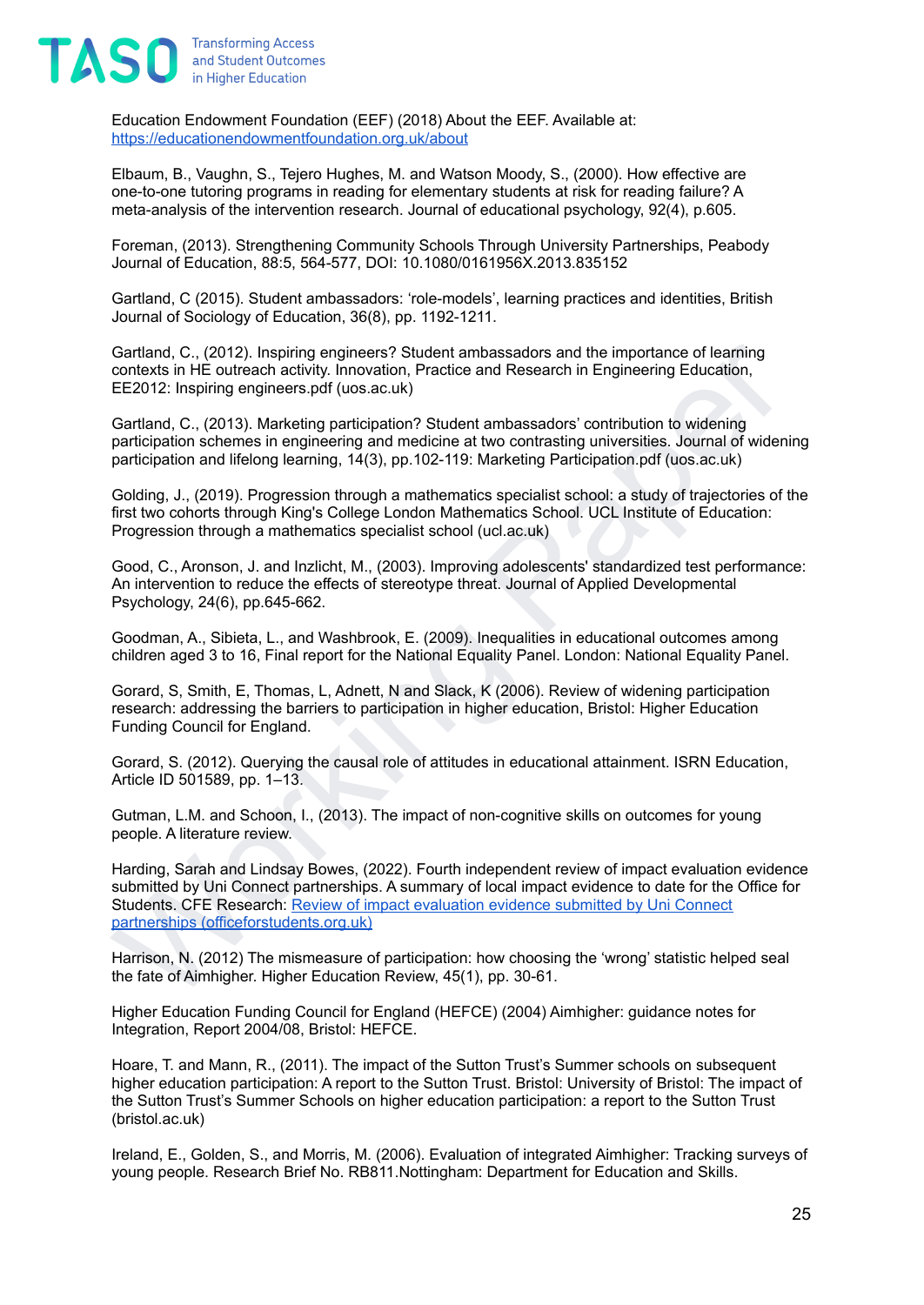

Jones, R. (2008) Student retention and success: a synthesis of research. York: Higher Education Academy:

[https://www.heacademy.ac.uk/system/files/wp\\_retention\\_synthesis\\_for\\_pdf\\_updated\\_090310\\_0.pdf](https://www.heacademy.ac.uk/system/files/wp_retention_synthesis_for_pdf_updated_090310_0.pdf)

Luebsen, Wilko (2020): A Report into the Operation of the Upward Bound Programme. London Metropolitan University. Internally accessed.

Leung, K.C., Marsh, H.W. and Craven, R.G., (2005). Are peer tutoring programs effective in promoting academic achievement and self-concept in educational settings: A meta-analytical review. In Annual Conference, Cairns.

Lindo, Endia J., Beverly Weiser, Jennifer P. Cheatham & Jill H. Allor (2017): Benefits of Structured After-School Literacy Tutoring by University Students for Struggling Elementary Readers, Reading & Writing Quarterly, DOI: 10.1080/10573569.2017.1357156

Mannion, J. and Mercer, N. (2016). Learning to learn: improving attainment, closing the gap at Key Stage 3, The Curriculum Journal, 27(2), pp. 246-271.

After-School Literacy Tutomiq by University Students for Struggling Elementary Readers, Reading & After-School Literacy Tutomiq by University Students for Struggling Elementary Readers, Reading & Mannion, J. and Mercer, N. McCaig, C. and Adnett, N., (2008). Variable tuition fees and widening participation: the marketing of English institutions through access agreements: Variable tuition fees and widening participation: the marketing of English institutions through access agreements - Sheffield Hallam University Research Archive (shu.ac.uk)

McDaniel, S.C. and Besnoy, K.D., (2019). Cross-age peer mentoring for elementary students with behavioural and academic risk factors. Preventing School Failure: Alternative Education for Children and Youth, 63(3), pp.254-258.

Ministry of Housing, Communities & Local Government (2015) DCLG Indices of Deprivation 2015: i. Income Deprivation Affecting Children Index (IDACI): <https://opendatacommunities.org/def/concept/general-concepts/imd/idaci>

Moore, J., Sanders, J. and Higham, L., (2013). Literature review of research into widening participation to higher education. Report to HEFCE and OFFA. AimHigher Research & Consultancy Network: Literature review of research into widening participation to higher education (offa.org.uk)

Morris, M. and Golden, S. (2005). Evaluation of Aimhigher: Excellence Challenge Interim Report. National Foundation for Educational Research, Research Report RR648, London: DfES.

Nickow, A., Oreopoulos, P. and Quan, V., 2020. The Impressive Effects of Tutoring on PreK-12 Learning: A Systematic Review and Meta-Analysis of the Experimental Evidence. Working Paper 27476. *National Bureau of Economic Research*.

OFFA archive (2018) Topic briefing: Raising attainment in schools and colleges to widen participation: [https://www.officeforstudents.org.uk/media/536f4e79-4e32-4db0-a8a2-66eb4e2b530b/raising-attainm](https://www.officeforstudents.org.uk/media/536f4e79-4e32-4db0-a8a2-66eb4e2b530b/raising-attainment-in-schools-and-colleges-to-widen-participation-ofs-topic-briefing.pdf) ent-in-schools-and-colleges-to-widen-participation-ofs-topic-briefing.pdf

Office for Fair Access (2016) How much money do universities and colleges spend under their access agreements?: <https://www.offa.org.uk/press/quick-facts/#overallspend>

Office for Students (OfS) (2019). Using standards of evidence to evaluate impact of outreach: [https://www.officeforstudents.org.uk/media/f2424bc6-38d5-446c-881ef4f54b73c2bc/using-standards-o](https://www.officeforstudents.org.uk/media/f2424bc6-38d5-446c-881ef4f54b73c2bc/using-standards-of-evidence-to-evaluate-impact-of-outreach.pdf) [f-evidence-to-evaluate-impact-of-outreach.pdf](https://www.officeforstudents.org.uk/media/f2424bc6-38d5-446c-881ef4f54b73c2bc/using-standards-of-evidence-to-evaluate-impact-of-outreach.pdf)

Oyserman, D., Fryberg, S. A., & Yoder, N. (2007). Identity-based motivation and health. Journal of Personality and Social Psychology, 93, 1011-1027.

Oyserman, D., Lewis Jr, N. A., Yan, V. X., Fisher, O., O'Donnell, S. C., & Horowitz, E. (2017). An identity-based motivation framework for self-regulation. Psychological Inquiry, 28(2-3), 139-147.